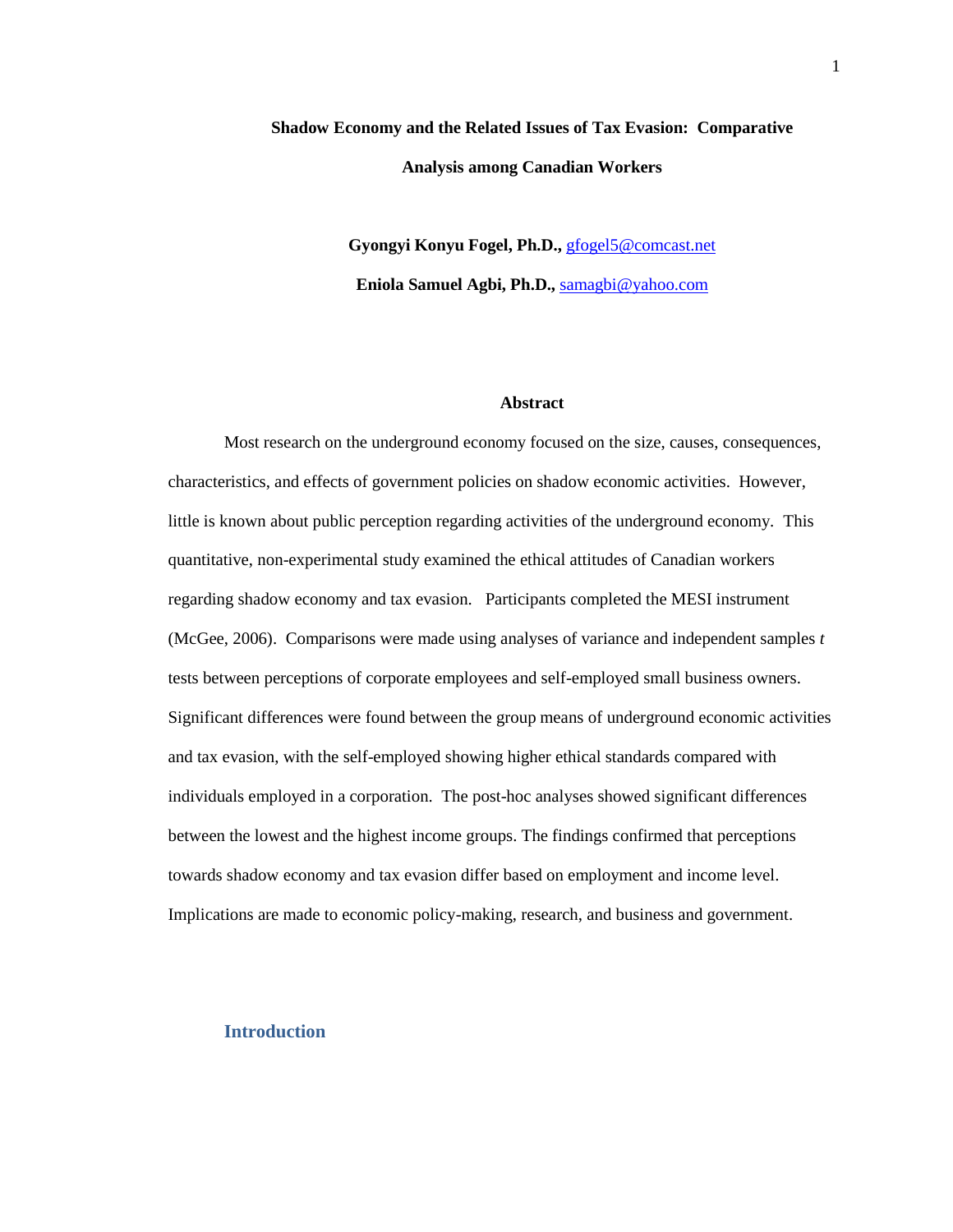The concept of the shadow economy was originally derived from the literature on problems of developing countries (Dell'Anno & Solomon, 2008; Gerxhani, 2004). Researchers in various disciplines determined that large groups of the population in developing countries were not absorbed in the modern economy. In 1963, the eminent cultural anthropologist, Clifford Geertz introduced two terms for this phenomenon: the firm-centered economy and the bazaar economy (Dell'Anno & Solomon, 2008; Geertz, 1978). Elaborating on this dualistic model, Hart (1973) in Johnson, Kaufmann, and Zoido-Lobatón (1998) introduced the terms formal and informal in his study on the employment structure in Accra, Ghana. In addition, with the International Labor Organization (ILO) report on the Kenyan economy and a series of World Bank studies in the seventies, the terms took root in the debate on economic development (Amar, 2004; Chatterjee, Chaudhury, & Schneider, 2006; Feld & Schneider, 2010). Although, in this way, the informal economy became a common sense notion, strict definitions were never agreed upon. The Dutch Board of Advice (on development questions) therefore qualified the term as *a notifying concept* (Bhattacharyya, 1999; Williams, 2004). The term *informal economy* kept its notifying function when researchers and politicians discovered that also in the developed countries of Western Europe, United States, and Canada economic activities took place outside the scope and control of public authorities (Alexeev & Pyle, 2003; Williams, 2005).

In general, there are two approaches to defining the underground economy (Fleming, Roman, & Farrel, 2000). The definitional approach considered underground economic activity as merely unrecorded economic activities (Tunyan, 2005). The behavioral approach defined the shadow economy in terms of behavioral characteristics and the economic activities therein (Nikopour, Habibullah, & Schneider, 2008). The definitional approach is descriptive, whereas the behavioral approach provided underpinnings of a theoretical explanation for underground economic activities (Fleming et al., 2000).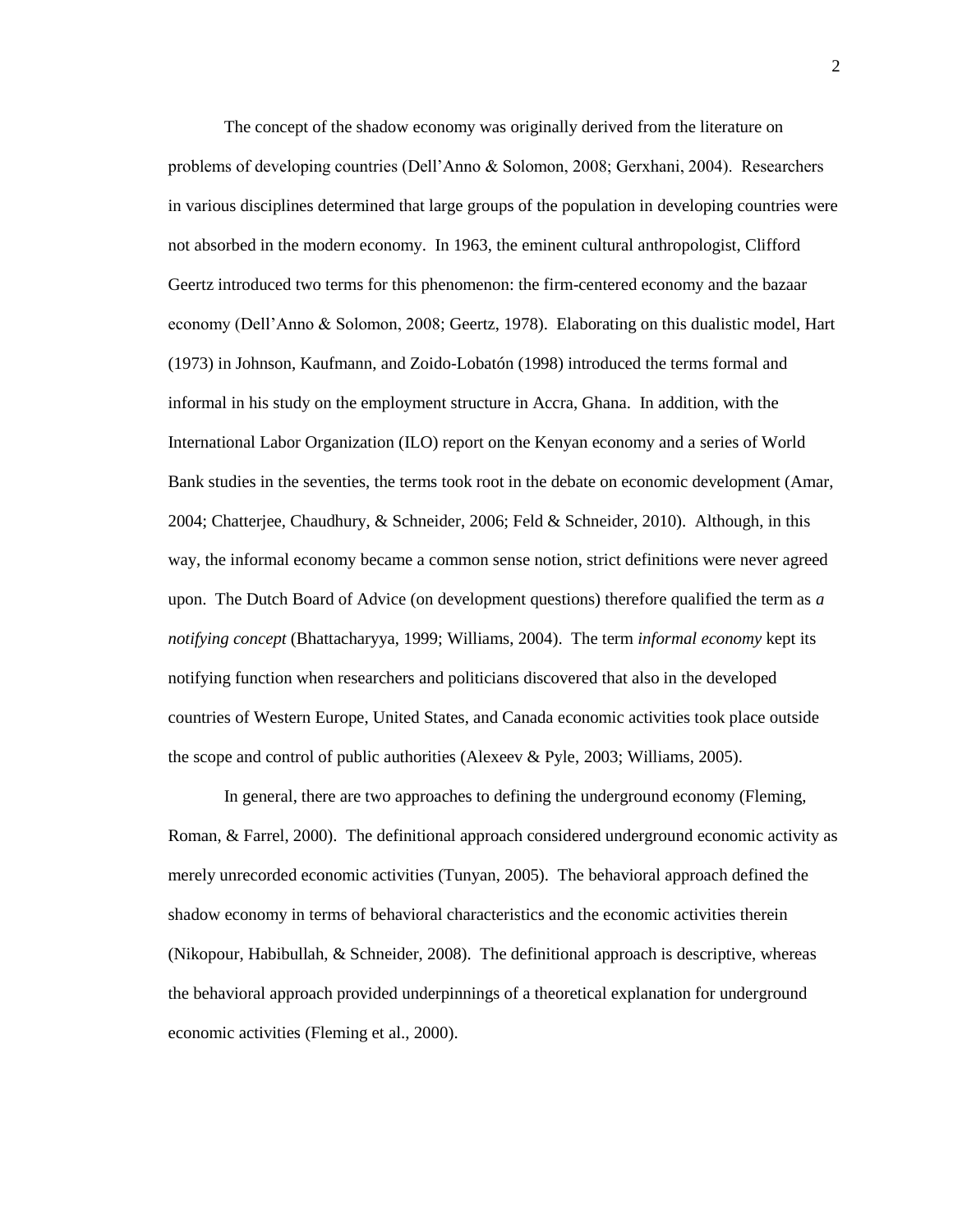Shadow economy or underground economy refers to unreported or untaxed economic activity (Kelly, 2007). Shadow economy is also defined as the concealment of all market-based legal production of goods and services from public authorities and tax evasion is the illegal nonpayment of a tax (McGee, 2005; Schneider, 2007). No single definition exists for shadow economy; rather, its definition depends on the purpose of the researcher (Feige & Urban, 2008). The most precise and widely used definition of shadow economy relates the underground economy (unofficial income) to officially measured national income. According to this definition, the shadow economy consists of all currently unrecorded productive or value-adding activities that should be in the gross national product (GNP) (Schneider, 2000; Torgler & Schneider, 2007). This definition allows policy makers and economists to compare and to add the underground economy to the gross domestic product (GDP). (Appendix1A)

#### **Research Focus**

For countries all over the world, there are several important reasons for concern about the size and growth of the shadow economy (Dreher  $&$  Schneider, 2006). One reason is that an increase in the size of the underground economy is mainly caused by a rise in the overall burden of tax and social security payments by taxpayers (Schneider, 2006; Torgler & Schneider, 2007). This increase may lead to an erosion of the tax and social security bases, and finally to a decrease in tax receipts for government (Elijah & Uffort, 2007; Schneider, 2000; 2005). The consequence would be a further increase in the budget deficit or further rise of direct and/or indirect tax rates. Shadow economic activities would then increase (Schneider, 2007).

A second reason for concern is that when the shadow economy grows, economic policy is based on erroneous official indicators, such as unemployment, official labor force, income, and consumption (Rockwool Foundation, 2008). In such a situation a prospering shadow economy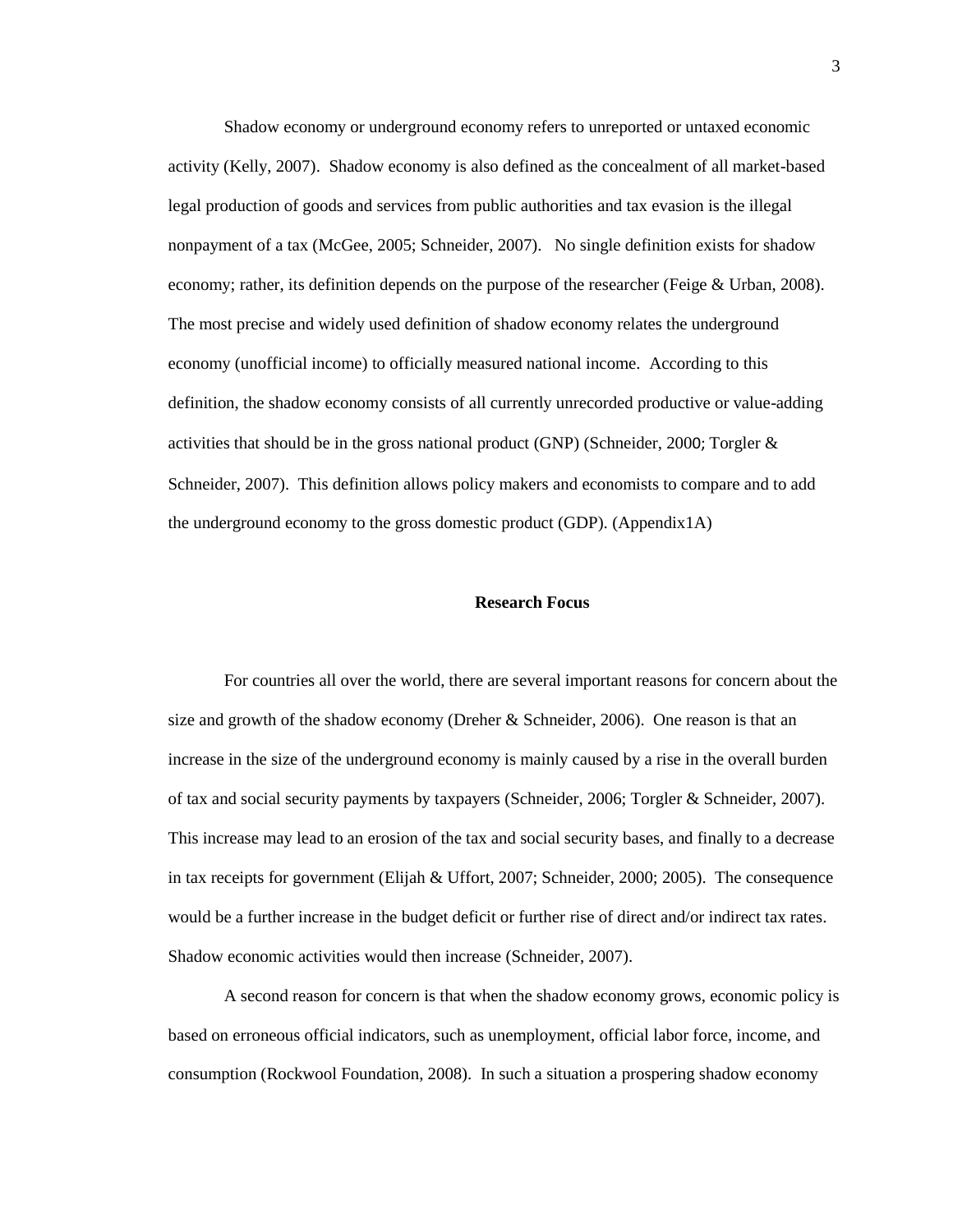may cause the government severe difficulties, because it provides unreliable official indicators. The very direction of intended policy measures may therefore be questionable. A third reason for concern is that the rise of the underground economy can be seen as a reaction by individuals who feel overburdened by state activities, such as high taxes and an increasing number of regulations (Schneider, 2005).

Finally, a growing shadow economy may offer strong incentives to attract workers, both domestic and foreign. These workers would then contribute less within the official economy (Dreher & Schneider, 2006; Schneider, 2000). These growing concerns have led many economists to the challenging and difficult task of measuring the size and development of the shadow economy, to trace back its main causes, and to analyze the interactions of the official and unofficial economies (Feige & Urban, 2008; Schneider & Burger, 2005).

Countries that are transitioning from one economic state to another (transition countries) and developing countries have claimed that a large part of economic activities were done within the shadow economy (Dreher & Schneider, 2006; Pickhardt & Sarda-Pous, 2006; Schneider, 2007; Tunyan, 2005). In applying the estimation techniques for measuring shadow economy for the period 1995–2000, the results indicated the size of shadow activities to be 35–44% of GDP for developing economies, 21–30% of GDP for the countries transiting from communist to capitalist economy (transition economies) and 14–16% of GDP for the Organisation for Economic Co-operation and Development (OECD) economies (advance economies (Amar, 2004; Elijah & Uffort, 2007). The value of the shadow economy grew from about 7.9% of GDP in 1976 to about 16% in 2001 (Choi & Thum, 2005; Tedds, 2005). The shadow economy was considered by many studies to inhibit development in developing countries and to have eroded the existing welfare state in the developed countries. Underground economies also have a significant long-term negative effect on the generation of societal wealth (De Soto, 2005; Dreher & Schneider, 2006; Feige & Urban, 2008; Nikopour, Habibullah, & Schneider, 2008).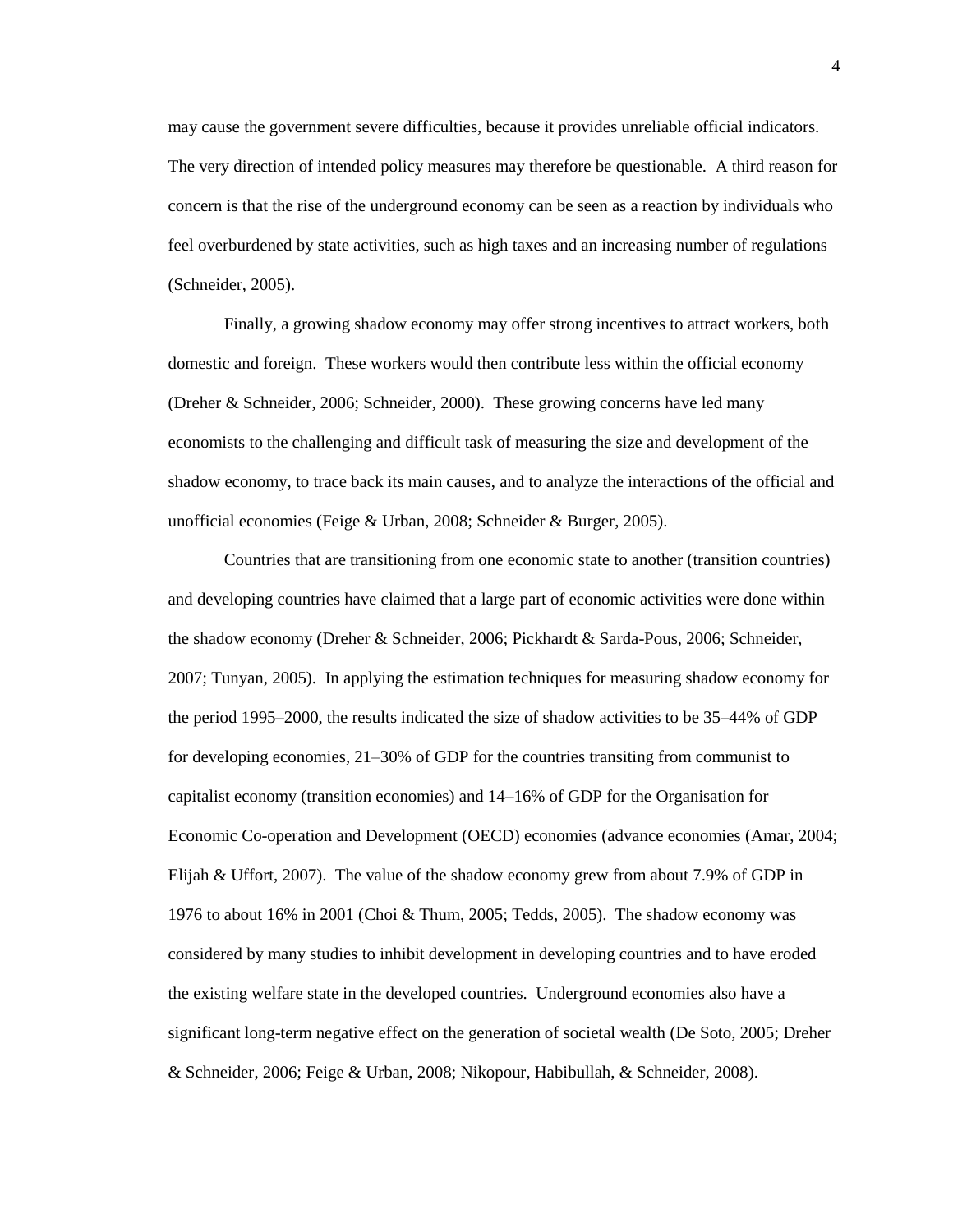The problem to be addressed is the negative effects of the shadow economy in Canada, including corruption, economic retardation, developmental disabilities, and lack of adequate revenue to the government. A large body of literature exists on hidden economy focusing on the size, causes, consequences, characterizing of the shadow economy, and the impacts of government policies on the shadow activities (Feige & Urban, 2008). There is very little quantitative evidence gathered on the impacts of people's perception to the growth of underground activities and the impacts on the official economy, government policies, and economic growth (Sikka & Hampton, 2005). This research study helps in addressing these limitations relating to shadow economic activities and economic growth in countries.

### **Literature Review**

Shadow economies have been associated with significant long-term negative effect on the generation of societal wealth (De Soto, 2005; Dreher & Schneider, 2006). Shadow economy was considered by many studies to inhibit development in developing countries and to have eroded the existing welfare state in the developed countries (Feige & Urban, 2008; Nikopour, Habibullah, & Schneider, 2008). Existing studies on shadow economy have been framed almost entirely to cover such discussions as size, causes, consequences, characteristics, and the effect of government policies on shadow economic activities. Although these studies are valuable, the body of quantitative underground economy research as a whole remains skewed. In addition, most existing research on shadow economy involved the exploration of public finance and policy implications of shadow activities (Feige & Urban, 2008). Shadow economy long-term negative impacts on the official economy, government policies, and economic growth remains largely unexamined through quantitative research. In additionally, the negative effects of the shadow economy in countries, including corruption, economic retardation, developmental disabilities, and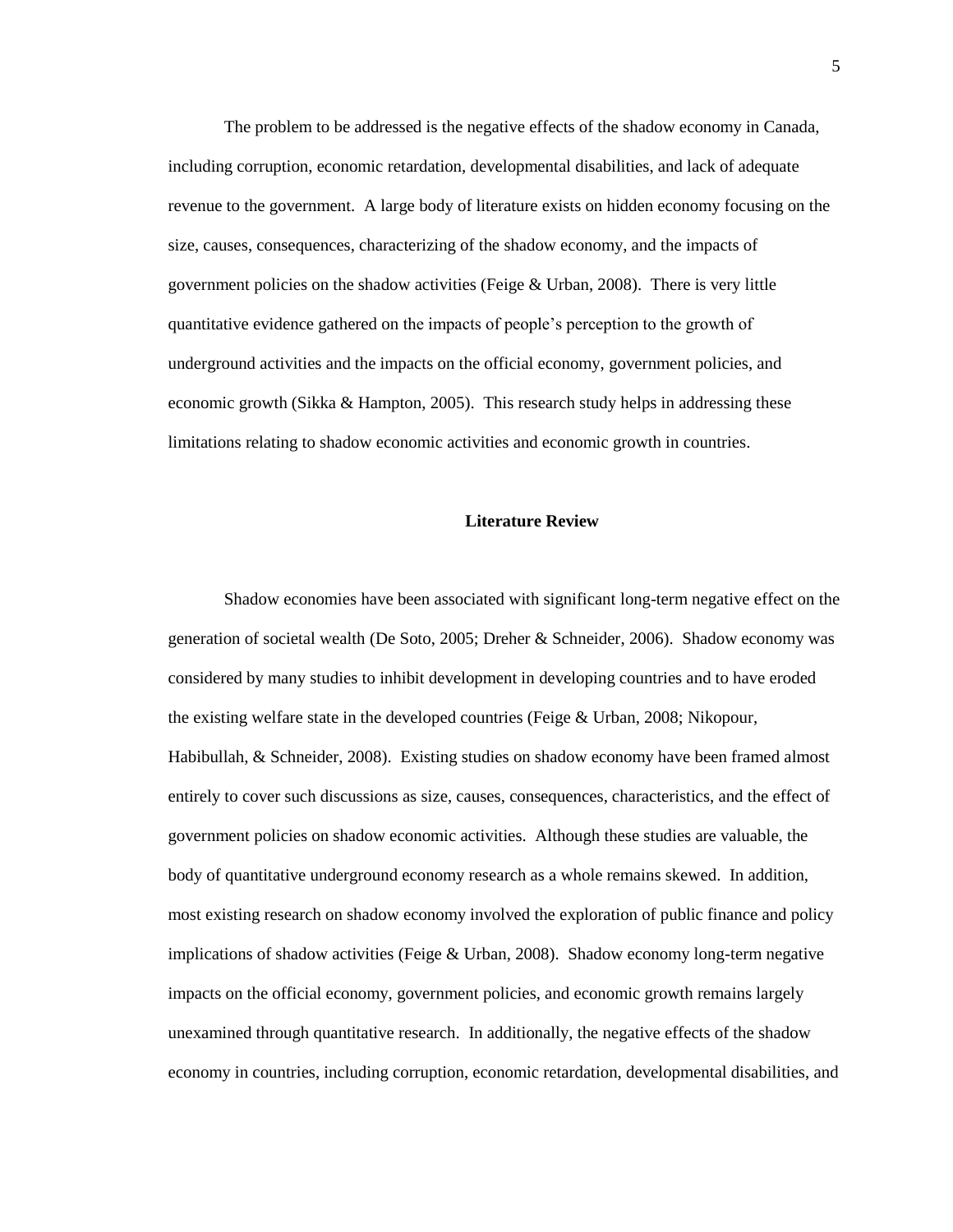lack of adequate revenue to the government has been marginalized. This literature review provides an overview of the underground economies model, beginning with an explanation of the various stated assumptions and model and their influence on the nature of the shadow economy research. Because rates of shadow economy increases with countries poverty level and corruption (Elijah & Uffort, 2007), the special cases of the relationship between poverty and shadow economic activities and also corruption and the shadow economy is considered.

Since late seventies, there has been a wide array of studies approaching the informal economy from different angles. Much attention has been given to attempts to measure the informal economy in terms of money or labor. Economists like Gutman (1977), Feige (1979), Schneider (2000; 2005) developed more or less simple macroeconomic models to ascertain the size of the informal economy (Amar, 2004; Chatterjee et al., 2006; Giles et al., 2002; Marcelli, 2004).

Other studies have concentrated more on the nature of the shadow economy and tax evasion, on causes and consequences and the place of the underground economy in the economic structure. Researchers like Pahl and Gershuny in the late seventies and early eighties in the UK, Del Boca and Contini in Italy in the same period, Van Eck and Kazemier, and Renooy in the eighties in the Netherlands, the National Audit Board in Sweden in the nineties, De Soto, Dreher, McGee, Schneider, and The Fraser Institute in the eighties in North and South America are examples of this approach.

#### **Informal Economy**

All informal activities have one common feature: the entrepreneurs who operate in the informal economy perceive the benefits of doing so to outweigh the costs of going formal (Belev, 2003; Turkey, 2005). A study by Djankov et al. (2008) identified a number of reasons why some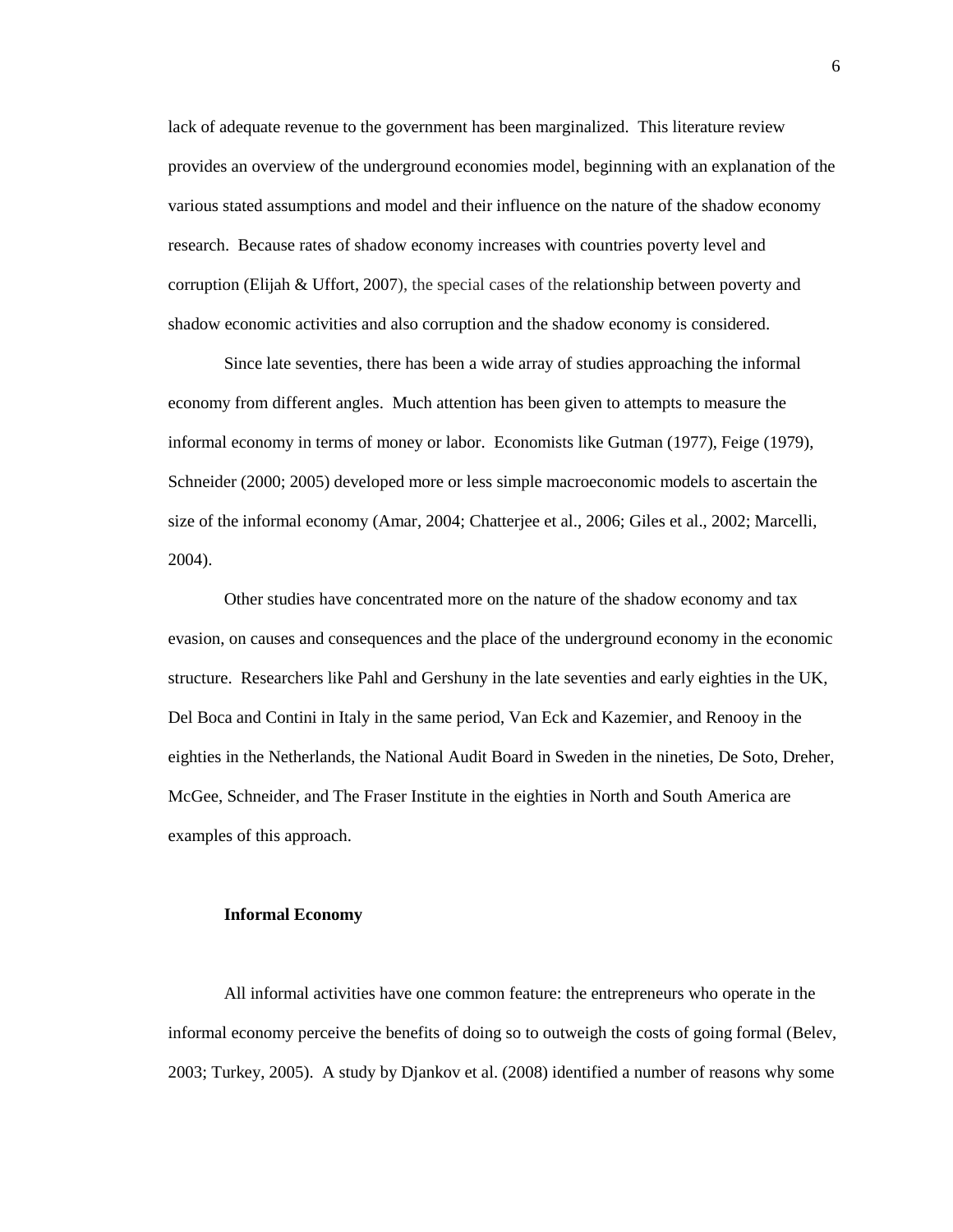business activities may take place in the shadow economy. The most important determinants are the prevalence of burdensome and costly government regulations and the level of administrative complexity of taxation (Belev, 2003). In a similar manner, De Soto (1989) in Dreher and Schneider (2006) and Kaufmann, Kraay, and Mastruzzi (2007), pointed out that in many countries, especially poor countries; a heavy burden of taxes, bribes, and bureaucratic hassles drives many producers and businesses into an informal sector.

In approximately all studies of hidden economic activities, it has been found out, that the increase of the tax and social security contribution burdens is one of the main causes for the increase of the shadow economy (Breusch, 2005, Schneider, 2000; 2007). Taxes affect labor leisure choices, and also stimulate labor supply in the informal economy, or the untaxed sector of the economy, the distortion of this choice is a major concern of economists **(Fugazza & Jean-François, 2004;** Krakowski, 2005). The bigger the difference between the total cost of labor in the official economy and the after tax earnings, the greater is the incentive to avoid this difference and to work in the shadow economy (Elkan, 2005). This difference depends broadly on the social security system and the overall tax burden which are key features of the existence and the increase of the shadow economy. But even major tax reforms with major tax rate deductions will not lead to a substantial decrease of the shadow economy. Government tax reforms will only be able to stabilize the size of the informal economy and avoid a further increase (Breusch**, 2005;**  Palmade & Anayiotis, 2005). Palmade and Anayiotis argued that, social networks and personal relationships, the high profit from irregular activities and associated investments in real and human capital are strong ties which prevent people from transferring to the official economy.

In Canada, Schneider (2005) found similar reactions of people facing an increase in indirect taxes (VAT, GST). After the introduction of the GST in 1991 in Canada, in the midst of a recession, the individuals, suffering economic hardship because of the recession, turned to the informal economy, which led to a substantial loss in tax revenue. Unfortunately, once shadow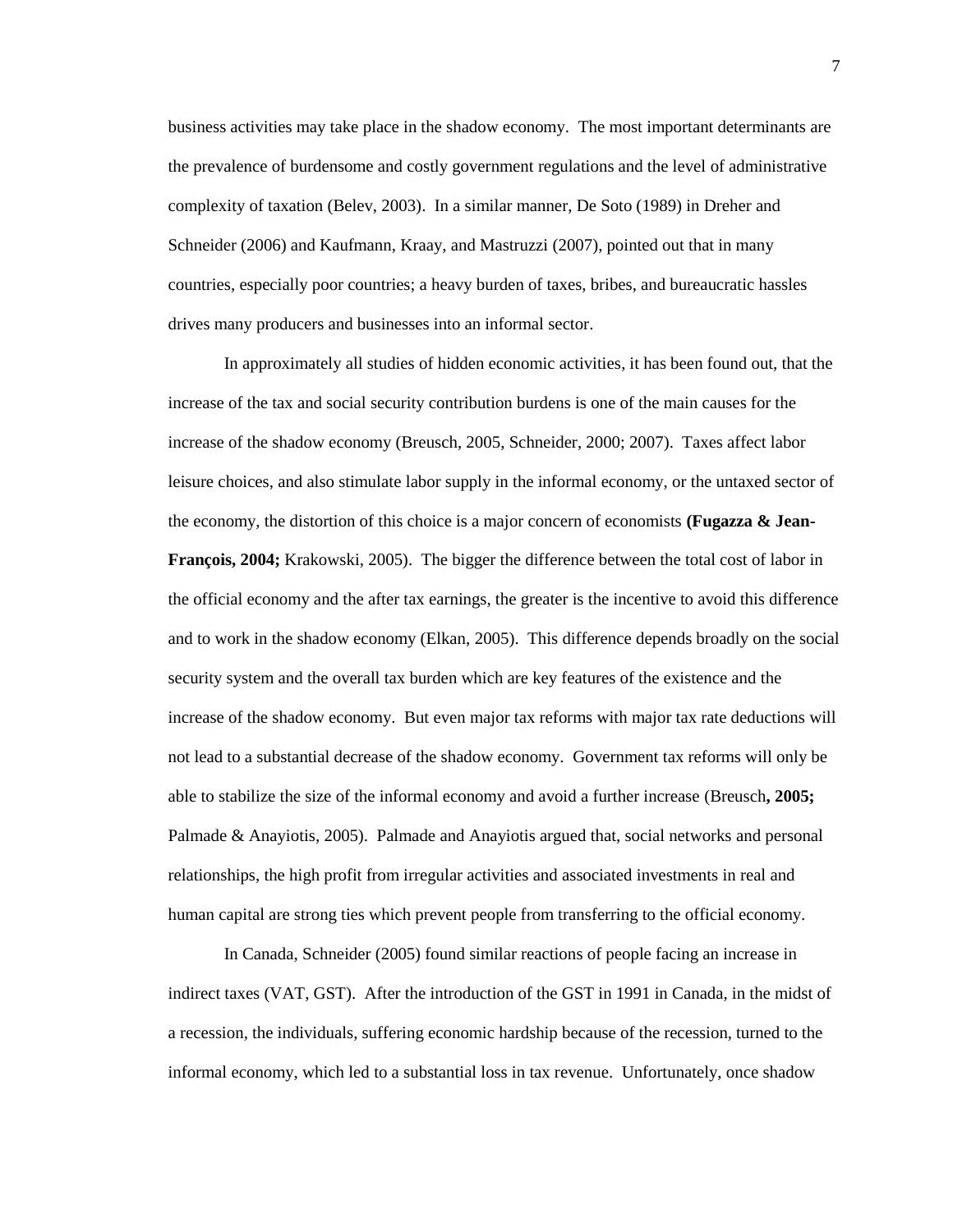economy habit is developed, it is unlikely that it will be abandoned merely because economic growth resumes (Schneider, 2005). The People who engage in shadow economic activities may not return to the formal sector, even in the long run. This fact makes it even more difficult for policymakers to carry out major reforms because they may not gain a lot from the reforms (Dreher & Schneider, 2006; Schneider, 2000; Torgler, 2005).

Empirical results of the influence of the tax burden on the shadow economy was provided in the studies of Dreher and Schneider (2006) and Schneider (2000; 2005), they all found strong evidence for the general influence of taxation on the shadow economy. This strong influence of indirect and direct taxation on the informal economy was further demonstrated by discussing empirical results in the case of Austria and the Scandinavian countries by Dell'Anno (2007). For Austria, the driving force for the informal economy activities was the direct tax burden; tax has the biggest influence on shadow economy activities followed by the intensity of regulation and complexity of the tax system.

A similar result has been achieved by Dreher, Kotsogiannis, and McCorriston (2005) for the Scandinavian countries (Denmark, Norway, & Sweden). Dreher et al. (2005) argued that, in all the three countries various tax variables; average direct tax rate, average total tax rate, indirect and direct tax rate and marginal tax rates have the expected positive sign on currency demand and are highly statistically significant. Similarly, results are reached by Karlinger (2005), for Germany and by Dreher, Kotsogiannis, and McCorriston (2008) for Norway and Sweden. Several other recent studies provided further evidence of the influence of income tax rates on the shadow economy. Torgler (2005) and Echazu and Bose (2008), using Feige data for the informal economy, found evidence of the impact of government income tax rates, Internal Revenue Service (IRS) audit probabilities, and IRS penalty policies on the relative size of the shadow economy in the United States. Echazu and Bose concluded that a restraint of any further increase of the government top marginal income tax rate may at least not lead to a further increase in the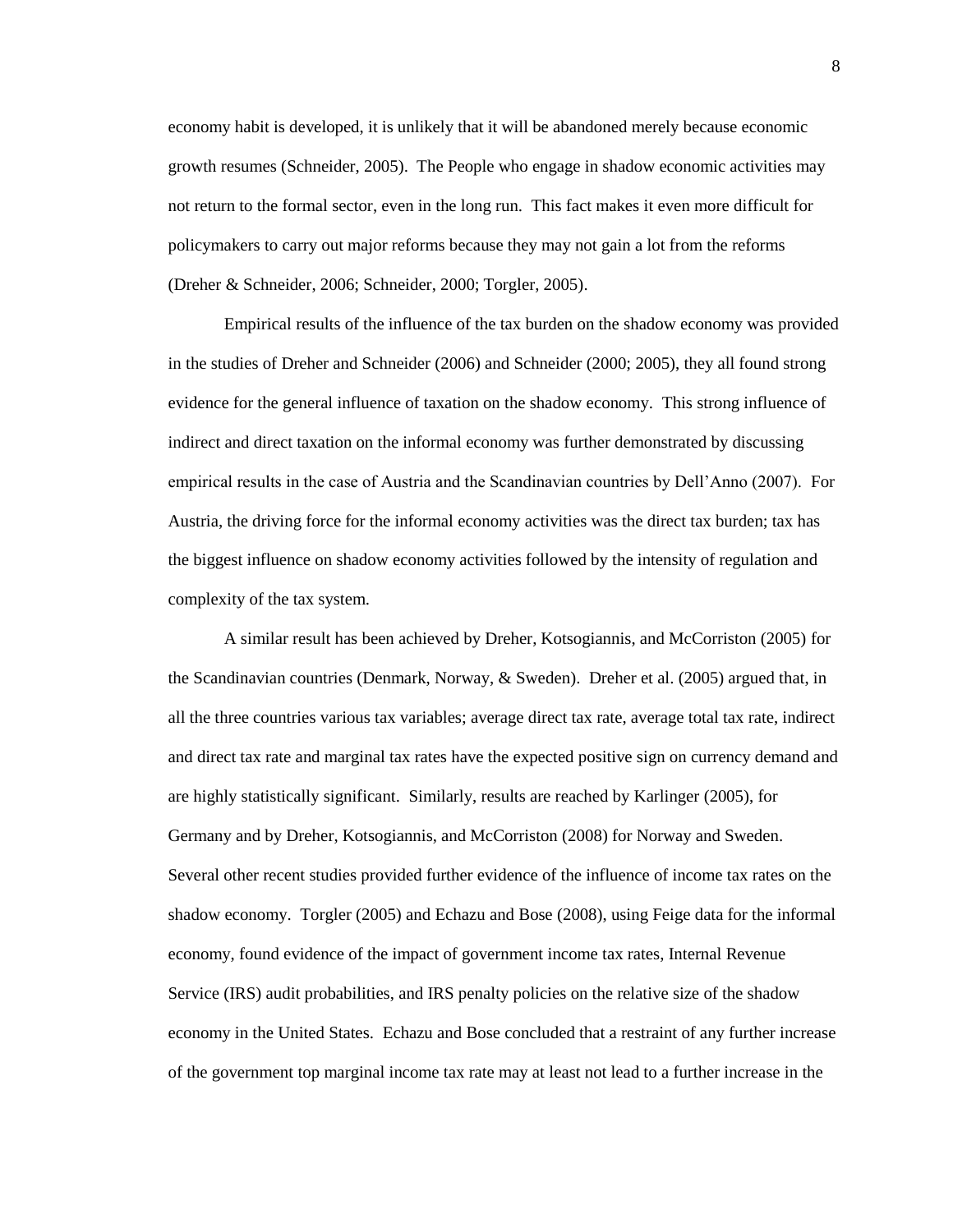activities of the shadow economy, while increased IRS audits and penalties might reduce the size of the shadow economic activities. Echazu and Bose using Belev (2003) data found that there is generally a strong influence of state activities on the size of the shadow economy: For example, if the marginal federal personal income tax rate increases by one percentage point, ceteris paribus, the shadow economy rises by 1.4% points.

In another investigation, Dreher, Kotsogiannis, and McCorriston (2007) also using Belev (2003) data found empirical evidence that marginal tax rates are more relevant than average tax rates, and that a substitution of direct taxes by indirect taxes seems unlikely to improve tax compliance. Further evidence on the effect of taxation on the informal economy was presented by Buehn and Schneider (2009), who came to the conclusion that it is not higher tax rates per se that increase the size of the shadow economy, but the ineffective and discretionary application of the tax system and the regulations by governments. Buehn and Schneider found that there is a negative correlation between the size of the shadow economy and the top (marginal) tax rates might be unexpected. But since other factors like tax deductibility, tax relives, tax exemptions, the choice between different tax systems, and various other options for legal tax avoidance were not taken into account in their studies, it is not all that surprising.

In their studies, Cullis, Jones, and Lewis (2006) found a positive correlation between the size of the shadow economy and the corporate tax burden. Cullis et al. came to the overall conclusion that there is a large difference between the impact of either direct taxes or the corporate tax burden on the activities of shadow economy. According to Cullis et al., institutional aspects, like the efficiency of the administration, the extent of control rights held by politicians and bureaucrats, and the amount of bribery and especially corruption, play a major role in this bargaining game between the government and the taxpayers.

#### **Public Sector Services and Shadow Economy**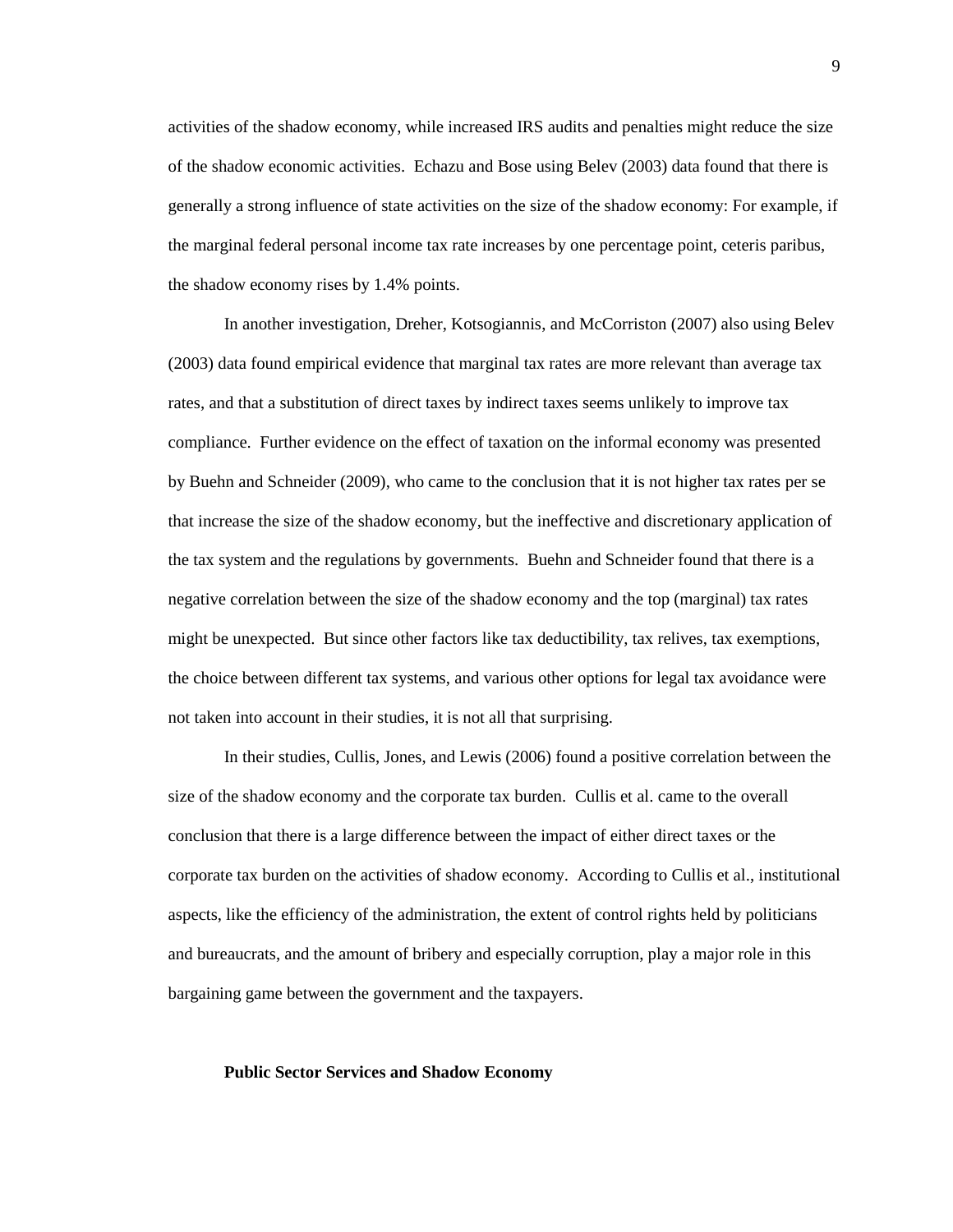An increase of the shadow economy leads to reduced state revenues which in turn reduce the quality and quantity of publicly provided goods and services (Schneider, 2007). Ultimately, this can lead to an increase in the tax rates for firms and individuals in the official sector, quite often combined with a deterioration in the quality of the public goods (such as the public infrastructure) and of the administration, with the consequence of even stronger incentives to participate in the shadow economy (Schneider, 2000; 2006). Johnson et al. (1998) presented a simple model of this relationship. Johnson et al. findings shown that smaller shadow economies appear in countries with higher tax revenues, if achieved by lower tax rates, fewer laws and regulations and less bribery facing enterprises. Johnson et al. studies found that, countries with a better rule of the law, which is financed by tax revenues, also have smaller shadow economies. Transition countries have higher levels of regulation leading to a significantly higher incidence of bribery, higher effective taxes on official activities and a large discretionary framework of regulations and consequently to a higher shadow economy (Schneider, 2000; 2007) (Appendix 1B) shown world map view of shadow economy.

The overall conclusion of Johnson et al. (1998) studies is that wealthier countries of the OECD as well as some in Eastern Europe find themselves in the good equilibrium of relatively low tax and regulatory burden, sizeable revenue mobilization, good rule of law and corruption control, and (relatively) small shadow economy. By contrast, a number of countries in Latin American and the former Soviet Union exhibit characteristics consistent with a bad equilibrium: tax and regulatory discretion and burden on the firm is high, the rule of law is weak, and there is a high incidence of bribery and a relatively high share of activities in the shadow economy (Aidt, 2009; Chong & Gradstein, 2007; Schneider, 2007; Tanaka, 2009).

#### **Shadow Economies**

10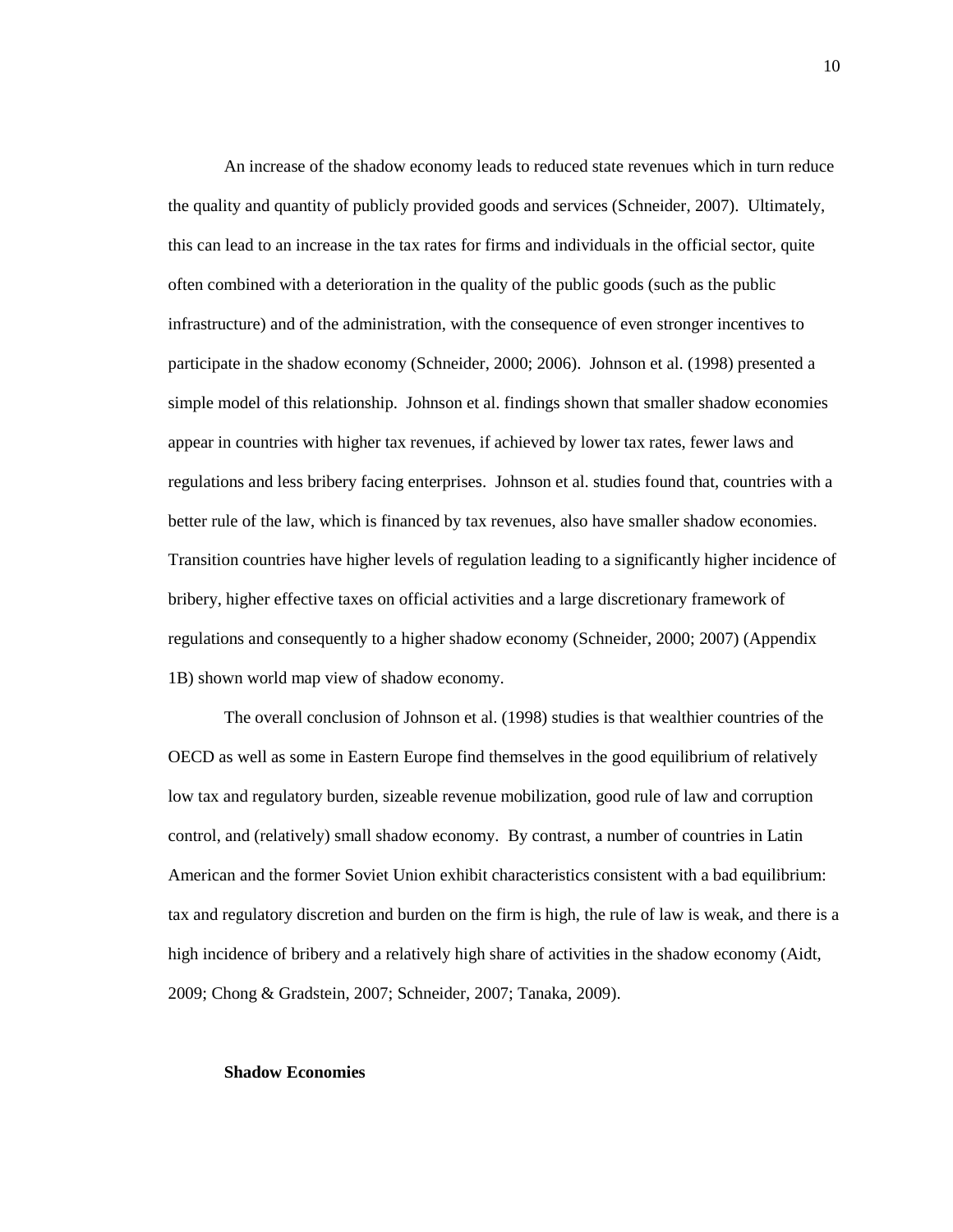The size and development of the shadow economies of 162 countries was also considered in Schneider et al. (2010) studies of the size of shadow economy all over the world. In percentage terms, the biggest shadow economy relative to official economic activity is in the former Soviet republic of Georgia. In 2007/2008, the last year for which data were available, revenue from all Georgia's goods and services generated off the books amounted to 72.5 percent of official GDP (Schneider et al., 2010). In other words, the government was losing out on billions of taxable dollars it could have used to improve the national infrastructure, service debt, build schools, roads, and even hire better tax collectors in those periods. At the other end of the scale, was the United States shadow economy, which equaled only 9 percent of the country's official economy. Given United States GDP of \$14.26 trillion, the world's largest economy, this could still be as much as \$1.2 trillion in taxable income that slips through Uncle Sam's fingers each year. That be the case the size of shadow economy can be vitally important. As became painfully clear during the Greek economic crisis, one of the factors that nearly drove the country into bankruptcy was that Greek workers and companies skirted more than 31 billion Euros in taxes, which is more than 10 percent of the country's official GDP. (See Appendix 1) shows the size of shadow economies for 162countries ranking according to the size for period 1999/2000 to 2007/2008 with the country average measures for the nine years.

#### **Consequences of Shadow Economy**

There is considerable agreement internationally, on both theoretical and empirical grounds, about the factors that determine the relative size of the shadow economy (Dabla-Norris et al.**, 2008;** Tedds, 2005). Most of the literature on the informal economies in the past has focused on industrialised countries. In general, the findings pointed to an increasing share of the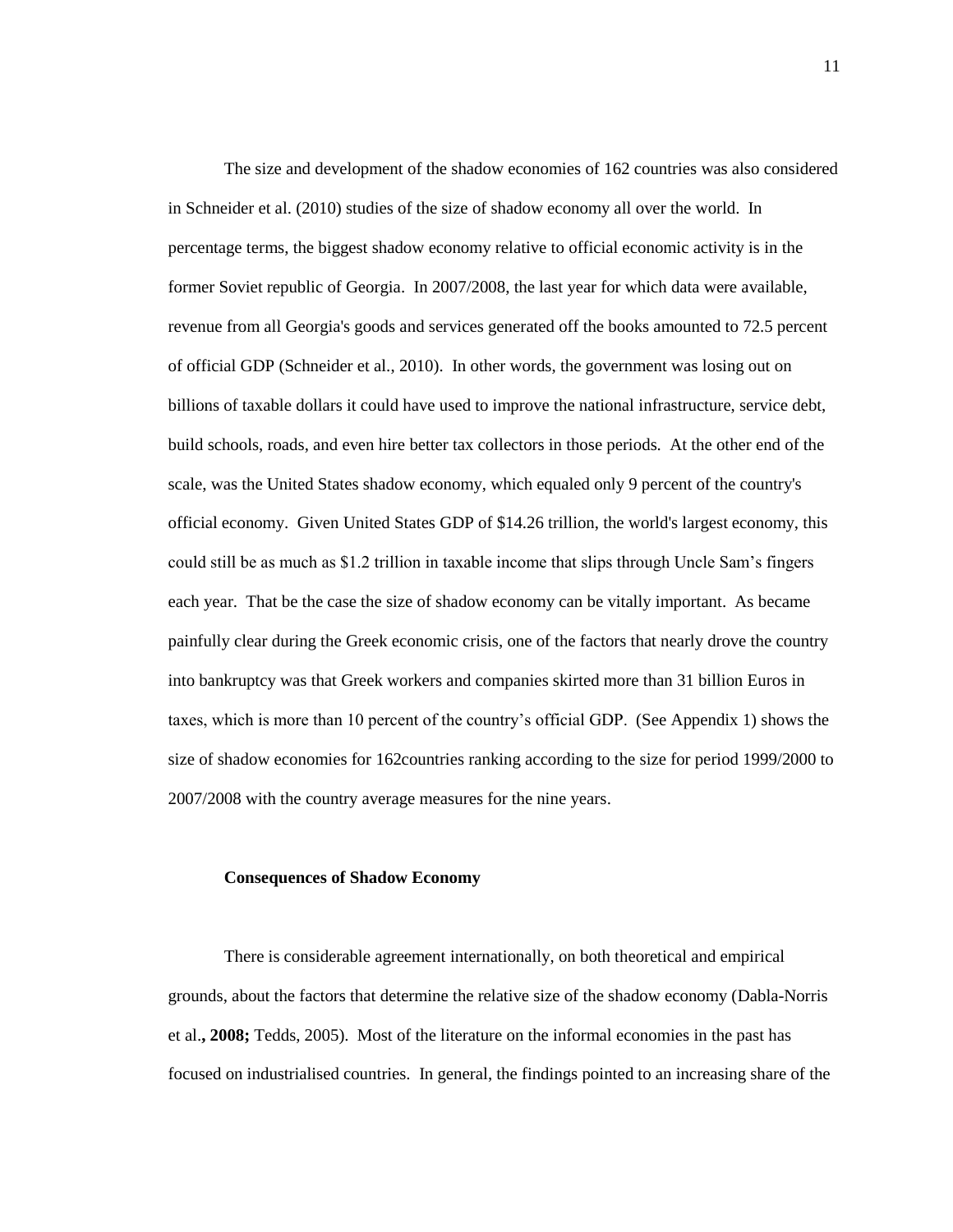informal economies in the industrialised countries, supposedly due to increasing taxes and regulations during most of the post war period (Buehn  $\&$  Schneider, 2009). A lack of estimations of the activities of shadow economy has limited and continues to limit time series analysis of the impacts of shadow economic activities to a small set of countries (Krakowski, 2005). For policy makers, information on the size of the informal economy and its possible consequences is of considerable importance. For example, in some industrialised countries the observed trend towards ever increasing unemployment rates could be due to an increasing number of people working in the shadow economy. If this were the case, conventional employment policies cannot be expected to increase measured employment in the formal sector or at least not in the same way as would be the case without people working in the clandestine economy. Or, if the size of the underground economy is related to overall tax rates, tax increases may not have the expected results, but only increase the size of the informal economy and so reduce the tax base and tax receipts. In countries or regions with a large informal sector the effective management of the economy by the state may be undermined **(Straub, 2005;** Williams, 2006).

A second way to assess the consequences of the informal sector is to compare an economy that has a large informal sector with one of the same overall size, but where the shadow economy is smaller. In many respects, a large informal economy is not beneficial for economic growth when compared with a situation where the shadow economy is formalised. For example, while people working in the hidden economy benefit from public infrastructure, such as streets; they do not contribute to its financing (Krakowski, 2005). Therefore, reducing the size of the unofficial sector could lead to a broader tax base and thus open up the possibility of lowering overall tax rates or improving public services; both may be considered positive outcomes that could improve the growth prospects of the economy in question (Breusch, 2005; Schneider, 2006).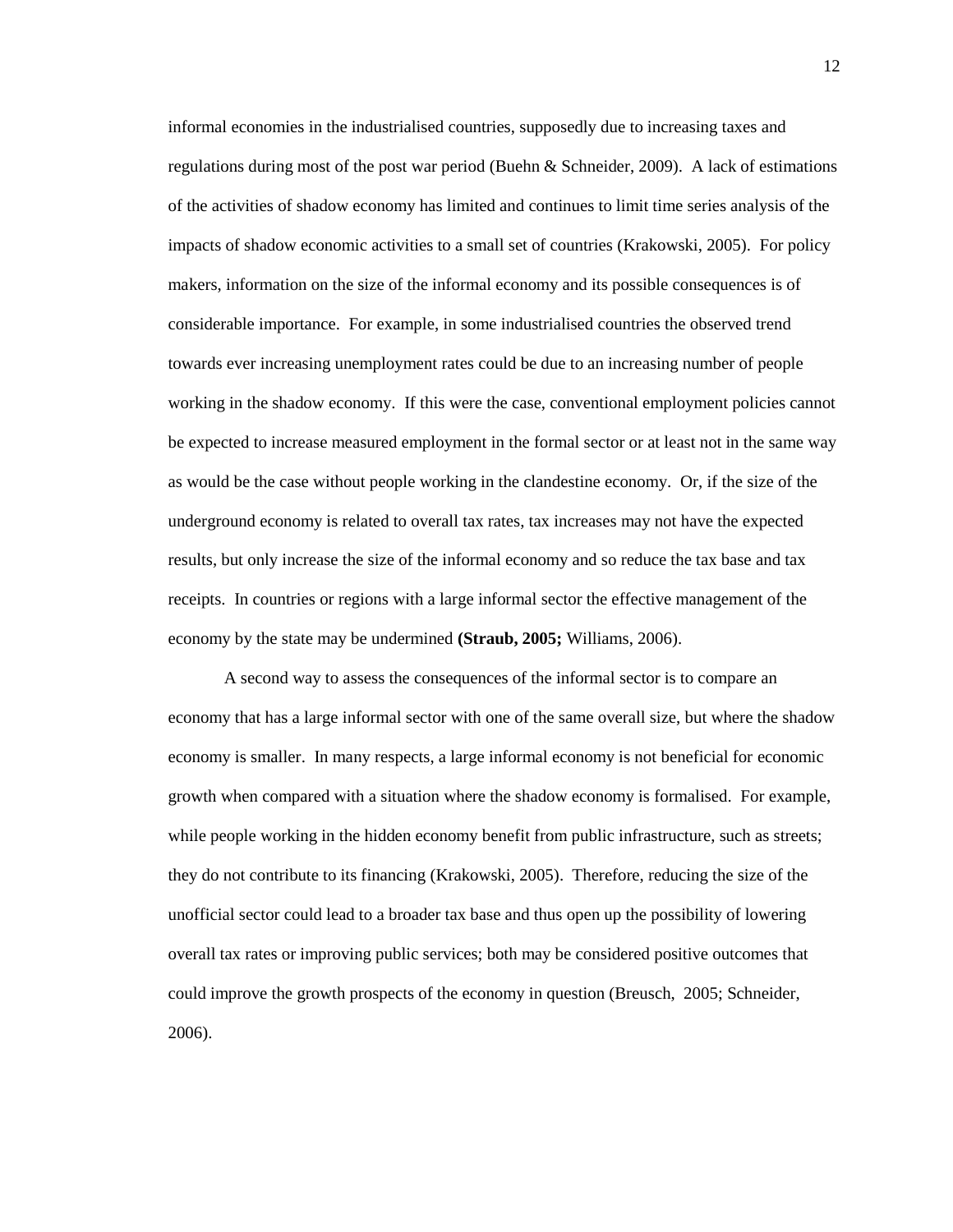When the economic consequences of the informal sector are discussed, two types of comparisons are used, though sometimes it is not made clear which type is being applied. Some researchers compare an economy that has a significant informal sector with an economy where the informal sector has vanished without having been transferred to the formal economy (Krakowski, 2005; Turkey, 2005). The overall economy is then smaller than before. It is not surprising that in this kind of comparison the informal economy is beneficial for economic growth (Torgler, 2005). This is the kind of comparison used when it is stated that a positive side effect of the informal economy is that over 66 percent of earnings in the shadow economy are immediately spent in the official sector (Dreher & Schneider, 2006; Schneider & Ernste, 2000; Schneider, 2000).

#### **Research Method**

The study was conducted to address the limitations noted above relating to shadow economic activities and economic growth in Canada. The purpose of this quantitative, nonexperimental research study was to examine the perceptions of Canadian workers regarding the activities of the shadow economy and related issues of tax evasion and its implications on official economy, government policies, and economic growth. Activities of the shadow economy have been of increasing concern among government officials, policy makers, and social scientists (Cobham, 2005). There are several important reasons to be concerned about the activities of the shadow economy, in addition to its size and growth (Dreher & Schneider, 2006). In the 1980s, the causes, effects, and problems generated by an enlargement in underground economic activities were comprehensively discussed and argued in countries all over the world (Schneider, 2006). Presently, attention is being drawn on people's perceptions towards the shadow economy and related issues for several reasons. Unemployment is rising dramatically, with the attendant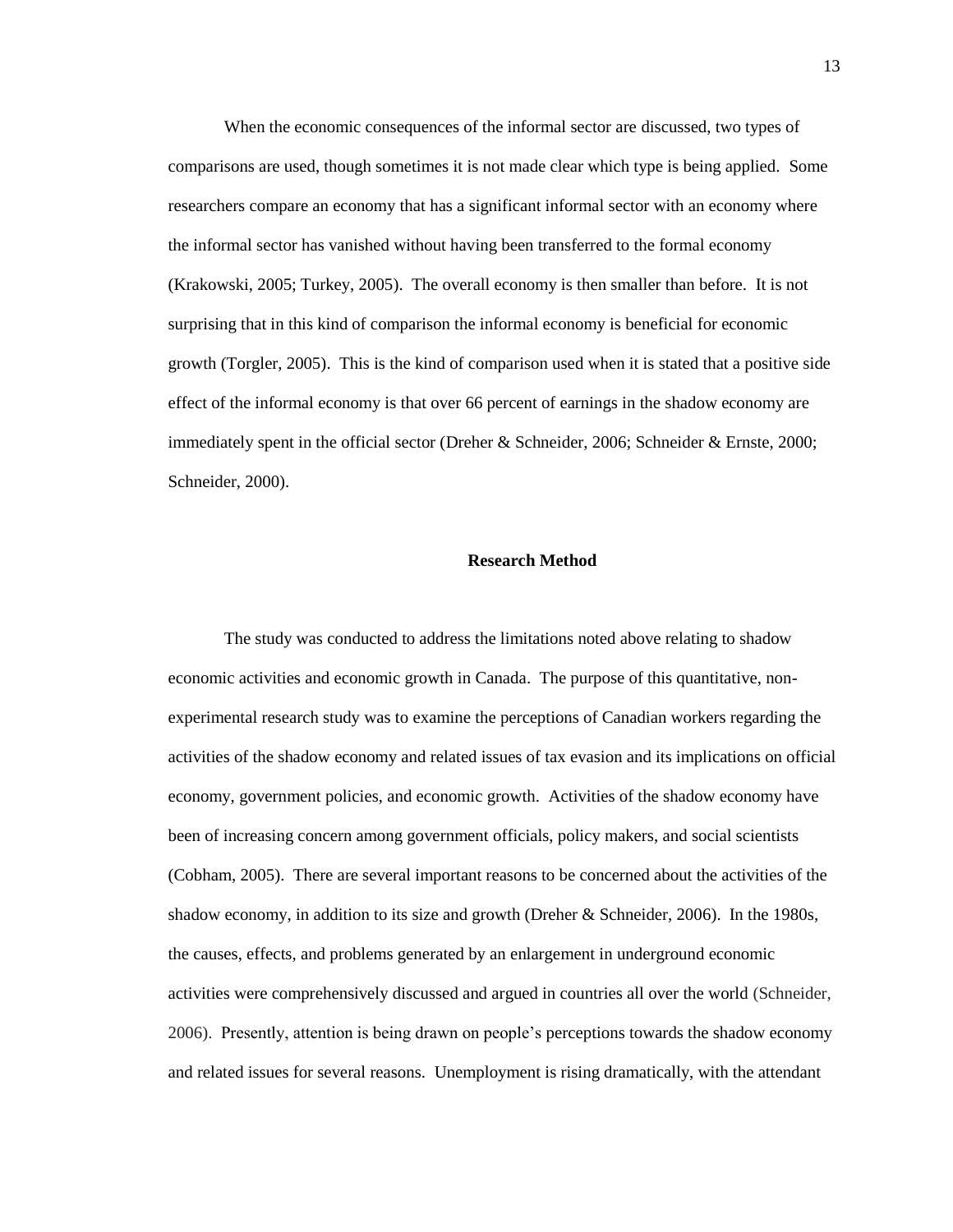problems of financing public expenditure. There is also a rising anxiety and disappointment about the present economic crisis and social policies. Policy makers and politicians have become increasingly aware of the need to solve problems associated with shadow economy both at the state and the national level (Elijah & Uffort, 2007; Nikopour, Habibullah, & Schneider, 2008).

Data were gathered by means of a 36-item questionnaire about the perception of Canadian Workers towards activities of shadow economy and related issues of tax evasion using MESI instrument (McGee, 2006). The independent variables for the study are the employment status of the participants (self-employed vs. corporate employee) and the income level of the participants. The dependent variables for the study are the perception towards shadow economic activities and perception towards tax evasion. To investigate the question of the perceptions of Canadian workers towards underground economic activities, the following research questions were presented, together with null hypotheses  $(H<sub>o</sub>)$  and alternative hypotheses  $(H<sub>a</sub>)$  as they were associated with each research question.

- **Q1.** To what extent, if any, do Canadian workers' perceptions towards underground economic activities differ, based on employment status?
	- **H10.** Canadian workers' perceptions towards underground economic activities do not differ based on employment status.
	- **H1a.** Canadian workers' perceptions towards underground economic activities differ based on employment status.
- **Q2.** To what extent, if any, do Canadian workers' perceptions towards tax evasion differ, based on employment status?
	- **H20.** Canadian workers' perceptions towards tax evasion do not differ, based on employment status.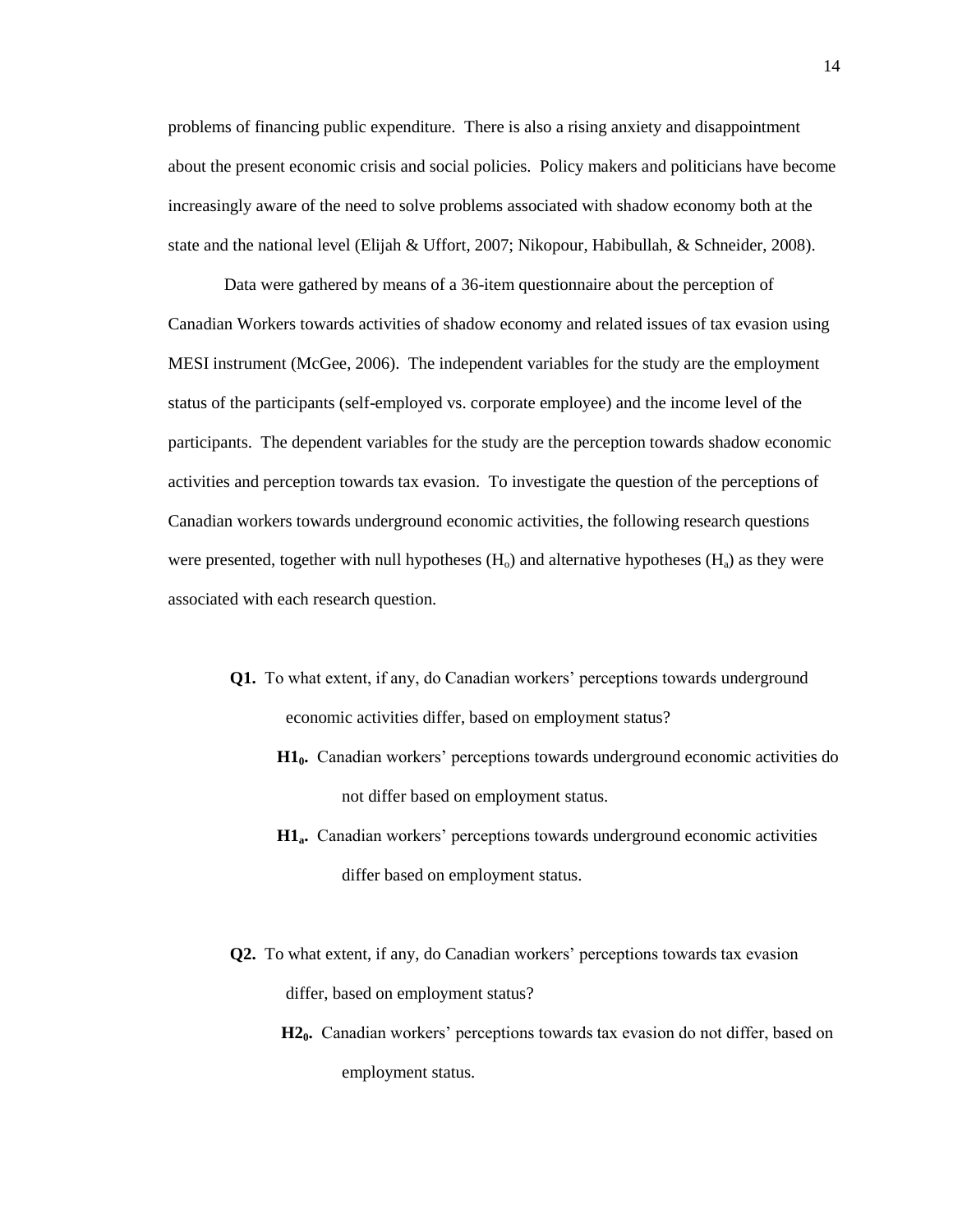- **H2a.** Canadian workers' perceptions towards tax evasion differ, based on employment status.
- **Q3.** To what extent, if any, do Canadian workers' perceptions towards underground economic activities differ, based on income level?
	- **H30.** Canadian workers' perceptions towards underground economic activities do not differ based on income level.
	- **H3**<sup>a</sup>. Canadian workers' perceptions towards underground economic activities differ based on income level.
- **Q4.** To what extent, if any, do Canadian workers' perceptions towards tax evasion differ, based on income level?
	- **H40.** Canadian workers' perceptions towards tax evasion do not differ based on income level.
	- **H4**<sup>a</sup>**.** Canadian workers' perceptions towards tax evasion differ, based on income level.

A quantitative research method was chosen for this study because it allowed for quantifying differences between groups (Creswell, 2009). Data were collected from a large sample. The data were generally numeric, the collection methodology was preselected, and statistical tools were used to identify and corroborate trends (Creswell, 2009; Neuman, 2006). As this research study involved measurement and quantification, the quantitative methodology was considered suitable.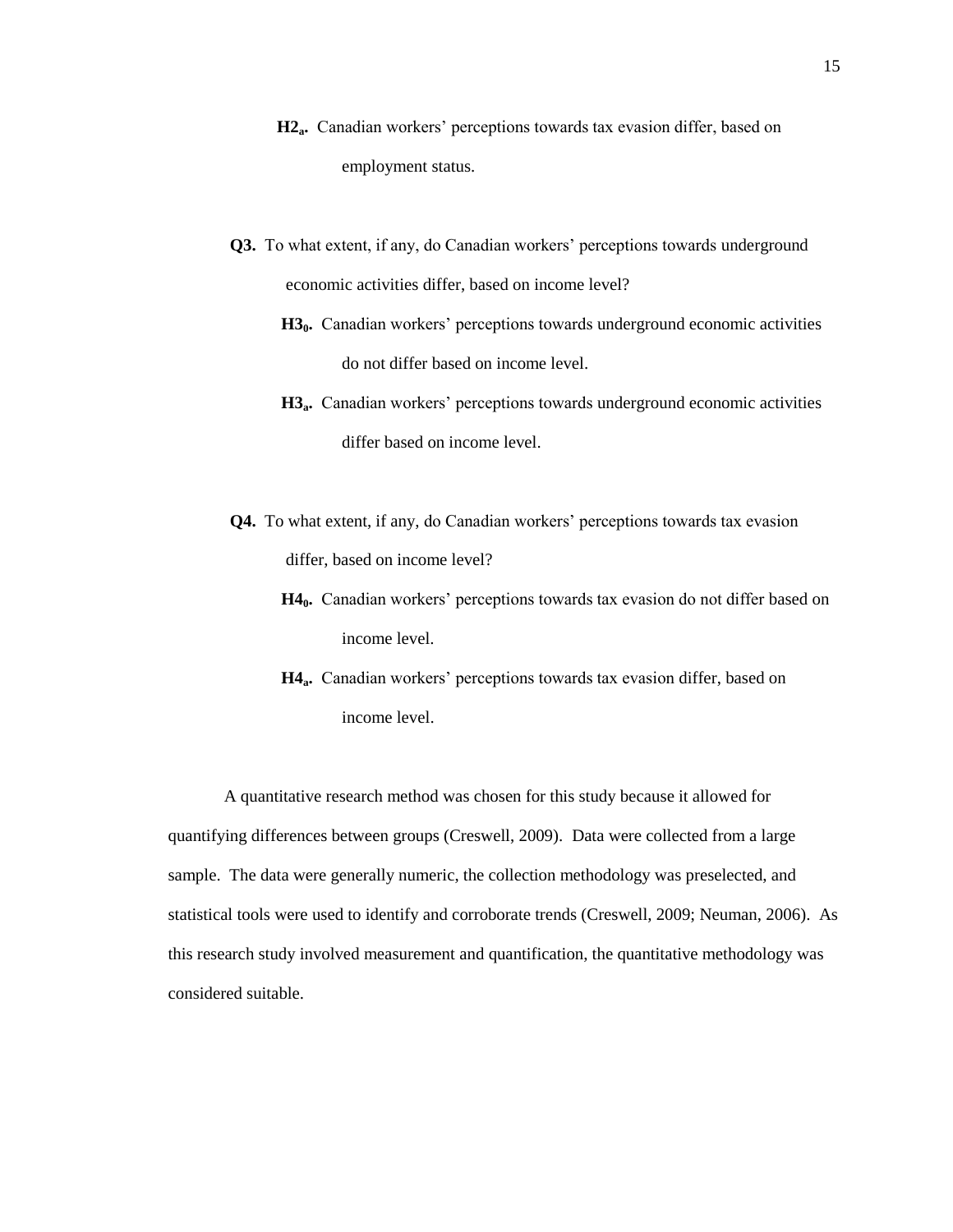## *Participants*

The sample size for the study was calculated to be 200 self-employed and employees from three provinces. According to studies in the literature, response rate from an e-mail survey could range between 25% and 60% (Schneider, 2007; Tedds, 2005; Tunyan, 2005). In order to achieve an adequate sample size, a 36% response rate was used to attain a 200 total sample size. A stratified sample design was also used to randomly select a proportional number of cases from each province. The targeted population and the stratified sample size proportionally to the population size from each province based on a sample size of 200 individuals (financial advisors and small business owners) from three provinces is as shown in Table 1 below.

| Province | Target<br>Population<br>N | Target<br>Population<br>$\%$ | Sample Size from each<br>Province                                                        |
|----------|---------------------------|------------------------------|------------------------------------------------------------------------------------------|
| Alberta  | 254                       | 16.9%                        | 34                                                                                       |
| Ontario  | 898                       | 59.9%                        | 120                                                                                      |
| Quebec   | 348                       | 23.2%                        | 46                                                                                       |
| Total    | 1500                      | 100%                         | <b>200</b>                                                                               |
|          |                           |                              | Note: The three provinces of Alberta, Ontario, and Quebec (3.7 Million, 13.1 million and |

Table 1 *Target Population and Stratified Sample*

*7.8 million people respectively) represent about three-fourth (73%) total population of Canada (33.7million people). Majority of people living in Quebec speak French language. They represent 23.2% of the population. The remaining parts (76.8%) speak largely English language. The province of Alberta and Ontario were chosen because they represent key economic blocks within the English speaking area and Canada in general* (*Statistics Canada, 2009).*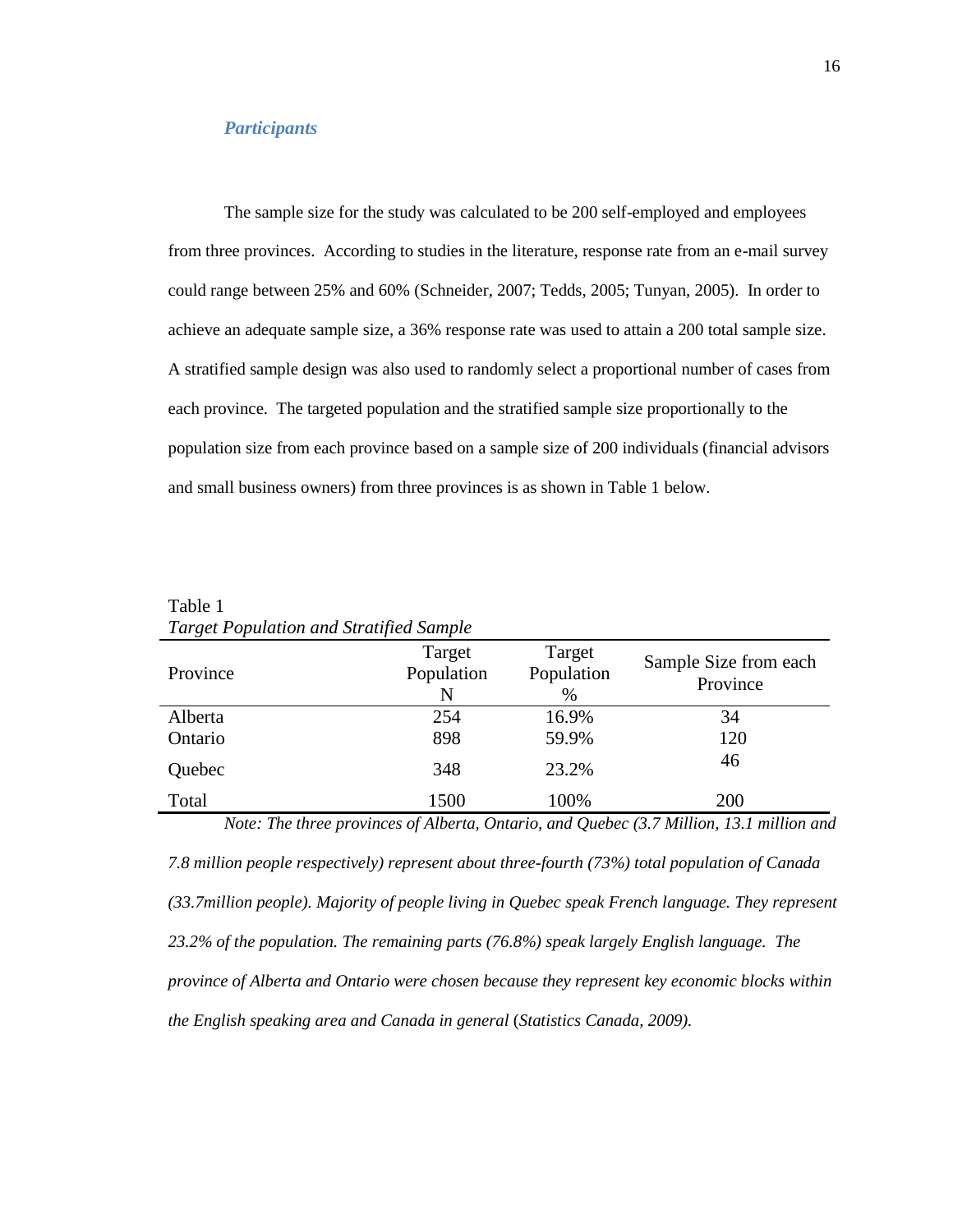The survey was distributed electronically to randomly selected participants. To achieve the adequate minimum sample of 200 individuals, assuming a response rate of 60%, the sampling size for the study was calculated to be 333 individuals. The study was conducted during a threeweek period during June and July of 2010. The survey was successfully distributed to 309 participants (24 or 7.2%, were undeliverable), and 273 surveys were returned for an overall response rate of 82%. The adjusted response rate was 67% because out of 273 returned surveys, 224 surveys were completed, and the rest (49 or 14.7% surveys) were determined to be incomplete and unusable (Appendix 2). There is no universal agreement on response rate for electronic surveys; electronic survey response rate on a study like shadow economy can range from 16% to 85% depending on the nature of the environment where the survey study is being conducted and the targeted population (Fowler, 2009; Schneider, 2007; Tedds, 2005; Tunyan, 2005). According to Schneider (2007), for underground economy surveying, a response rate of 60 to 85% is considered a high response rate. Table 2 displays the operational definitions of the variables used in this study.

#### **Data Analysis and Findings**

Data analysis for the research dissertation study was conducted using Statistical Package for Social Sciences (SPSS version 16.0) software. The data was analyzed by using both descriptive and inferential statistics. Descriptive statistics was used to summarize perceptions among Canadian workers towards underground economic activities. Inferential statistics was also used to test the study hypotheses and address the current study's research questions. Inferential statistical analyses are used to make inferences about a population based on the collected sample data (Trochim & Donnelly, 2008). Analysis of the survey data using analysis of variance (ANOVA) was used. Using ANOVA is appropriate for comparative analysis between more than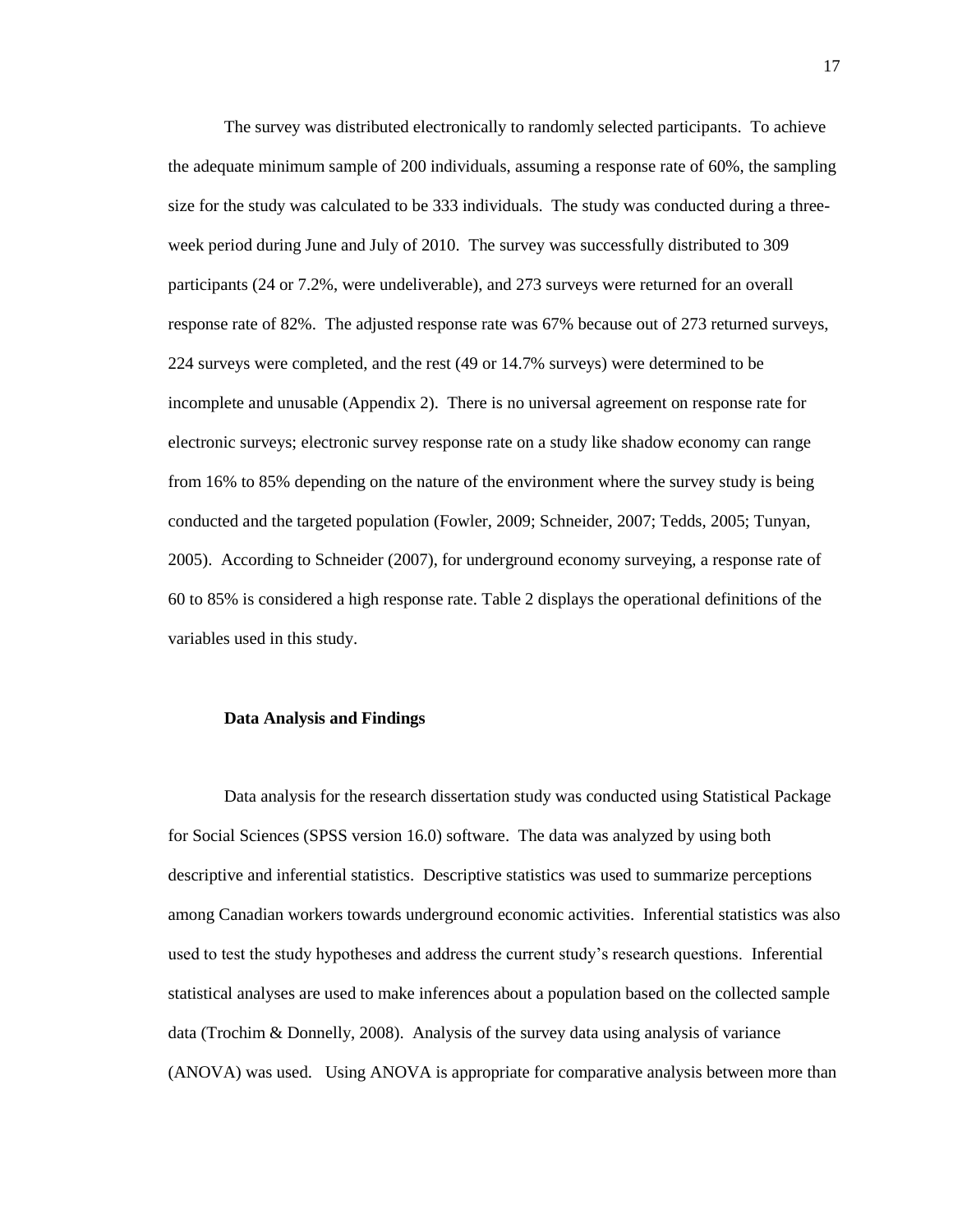one independent or predictor variable and one dependent or criterion variable (Zikmund, 2003). In addition, using ANOVA helped to ensure that ordinal data was treated as interval data, based on the assumption of normality (Norusis, 2008).

The research study was an examination to determine if perceptions of Canadian workers towards underground economic activities and tax evasion differ based on employment status. In addition, the study was intended to ascertain if perceptions of Canadian workers towards underground economic activities and tax evasion differ based on income level. The research presented in this study was based on prior research (McGee, 2005) regarding ethical attitudes to tax evasion. Respondents in this study were demographically similar to respondents in the previous study. Respondents were distributed in the financial and nonfinancial sectors, including both self-employed individuals and individuals working for a corporation, and including employees of both the public and private sectors.

An independent samples *t* test was conducted to determine whether the differences between self-employed professionals and corporate employees regarding perceptions towards activities of shadow economy were significant. Differences were significant,  $t(203) = 4.23$ ,  $p <$ .001, 95%CI = [0.53, 1.46]. From the *t-test* conducted sufficient evidence exists to reject the null hypothesis in favor of the alternative hypothesis. The self-employed had higher mean scores, indicating that self-employed individuals had more disagreement with the survey statements than did individuals employed in a corporation. The results were consistent with prior research studies in that there were significant different in shadow economic behavior depending on employment status. The results were consistent with prior research conducted by Eilat and Zinnes (2004) for transition countries and study by Enste (2009) for 25 organizations for economic co-operation and development (OECD) countries. In addition, the results were consistent with research conducted in Vietnam ((McGee, 2009) and in Slovakia (McGee & Bose, 2009). In Vietnam and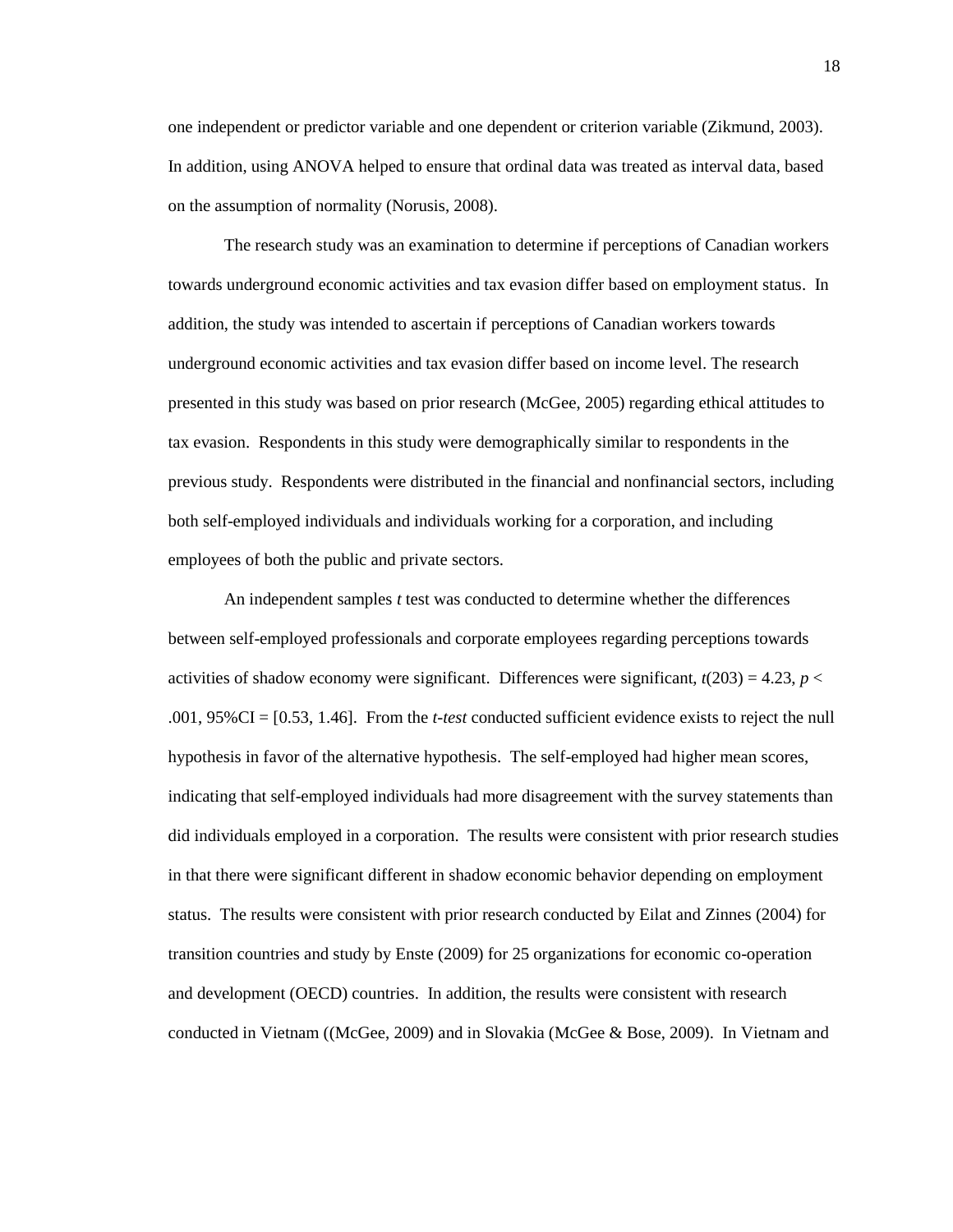Slovakia studies, findings revealed that self-employed workers were more ethically opposed to the activities of the shadow economy (Appendix 3).

An analysis of the data received from the respondents using an independent samples *t* test was conducted to determine whether the differences between self-employed professionals and corporate employees regarding perceptions towards the activities of tax evasion were significant. Differences were significant,  $t(203) = 2.37$ ,  $p = .02$ , 95%CI = [0.09, 1.01]. The null (H2<sub>0</sub>) hypothesis was rejected in favor of the alternative  $(H2<sub>a</sub>)$ . The self-employed had higher mean scores on the MESI, indicating that self-employed individuals had more disagreement with the survey statements than did individuals employed in a corporation. The results were consistent with prior research studies in that there were significant different in Tax evasion behavior depending on employment status (Appendix 4). The results were consistent with prior research conducted in Germany (McGee, Nickerson, & Fees, 2006), in Brazil (Fajnzylber, Maloney, & Rojas, 2006), in Poland (McGee & Bernal, 2006), and in Sweden (Scheutze & Bruce, 2004). The research work in Germany by McGee et al. (2006), found a significant differing tax evasion behavior depending on employment status of the workers. In addition, the research works of Fajnzylber et al. (2006) and Scheutze and Bruce (2004), revealed that self-employed workers were more ethically opposed to the activities of the tax evasion. The information obtained from this research contradicted prior research conducted in Hong Kong by McGee and Ho (2006), in Macau by McGee, Noronha, and Tyler (2006), in New Jersey by McGee (2008), and in New York by Orviska, Caplanova, Medved, and Hudson (2006). McGee (2008) and Orviska, Caplanova, Medved, and Hudson (2006) found in their studies that, small business owners are more likely to engage in tax evasion than most other workers because of the opportunities for cash transactions.

A one-way analysis of variance was conducted to determine whether the differences among income groups regarding perceptions toward activities of shadow economy were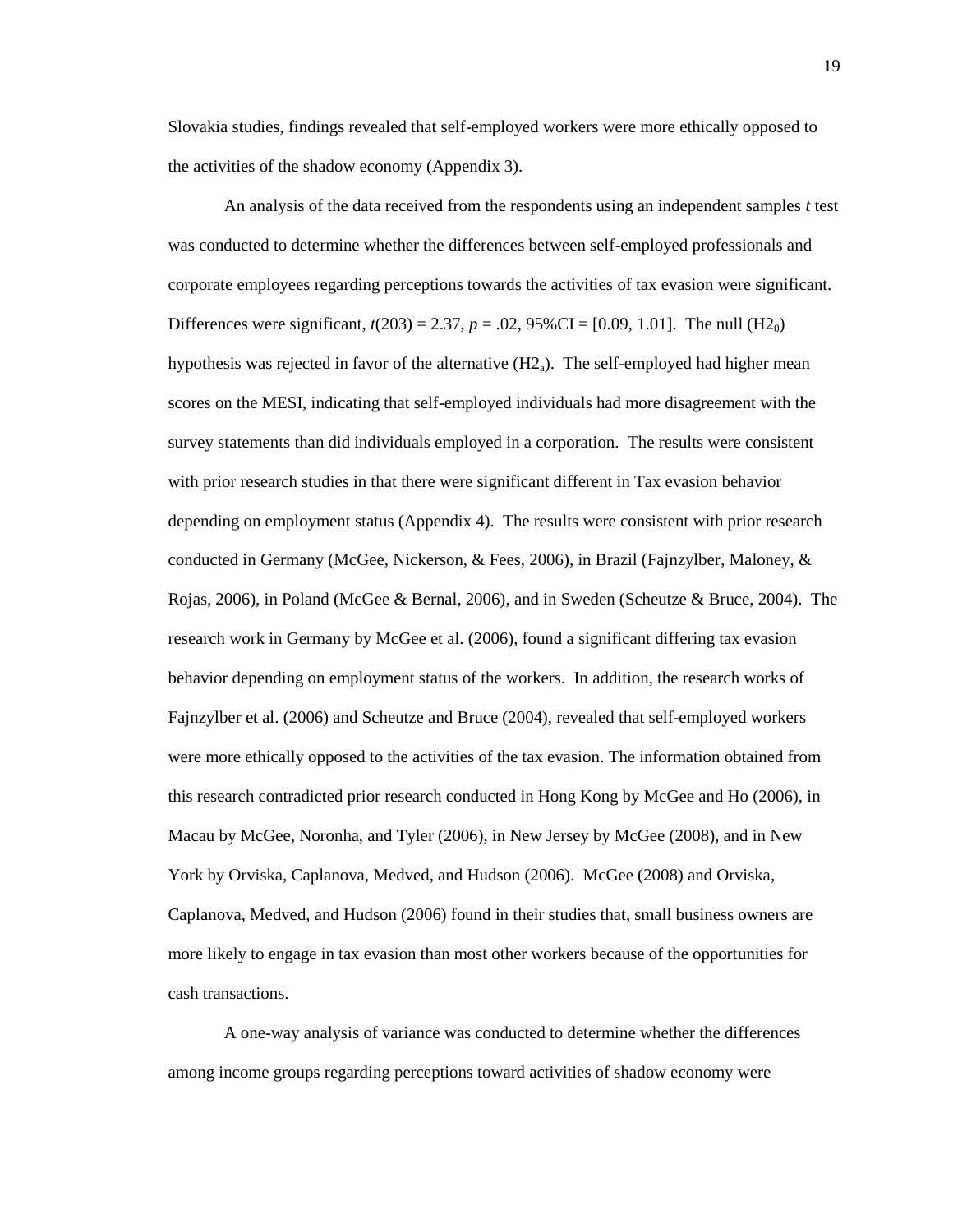significant. Differences were significant,  $F(4, 200) = 8.32$ ,  $p < .001$ , partial eta square = .14. From analysis of variance conducted of the median showed that sufficient evidence exists to reject the null hypothesis. Follow-up tests of pairwise analysis showed that with one exception, differences in perceptions toward activities of shadow economy among income groups were significant only for differences between the lowest income group (less than \$35,000 per year) and the other groups also displays the differences among the income groups for perceptions toward activities of shadow economy (Appendix 5).

A one-way analysis of variance was conducted to determine whether the differences among income groups regarding perceptions toward activities of tax evasion were significant. Differences were significant,  $F(4, 200) = 6.49$ ,  $p < .001$ , partial eta square = .12. From the ANOVA conducted of the median showed that sufficient evidence exists to reject the null hypothesis ( $p < 0.001$ ). Follow-up tests of pairwise analysis showed that differences in perceptions toward activities of tax evasion among income groups were significant only for differences between the lowest income group (less than \$35,000 per year) and the other groups (Appendix 6).

### *Discussion and Recommendations*

The study contributes to the literature on workers' perceptions toward underground economy by providing empirical findings on factors contributing to the development of shadow economy and the related issues of tax evasion in Canada. The study was unique as it examined the perceptions of different categories of workers. There are no prior quantitative studies on the perceptions of workers toward underground economic activities based on employment status and income level. This study provides a foundation for further research on the underground economy in Canada. The findings confirm that Canadians' perceptions towards shadow economy and tax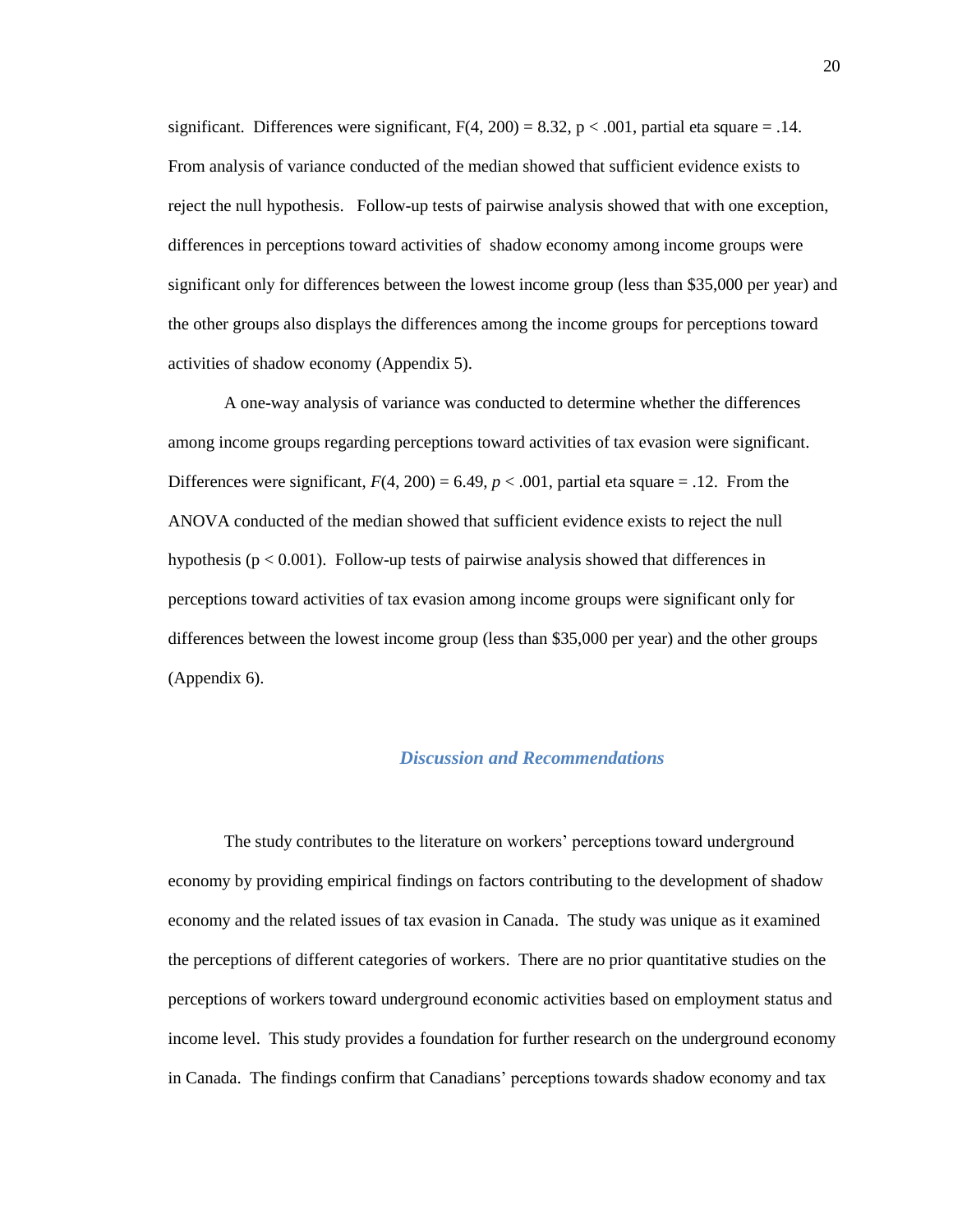evasion differ based on their employment status and income levels. The study has implications to governments with shadow economic activities to design policy measures in reducing the impacts of shadow economy and the related issues of tax evasion on their economy. The study may help future research on activities of shadow economy and related issues of tax evasion and their economic effects.

Estimates of the size of the Canadian shadow economy contained in many studies over the last 17 years have ranged from 3% to over 20% of gross domestic product (GDP). One prominent finding from study on the size of shadow economy is that, from 1999 to 2007, shadow economies appear to be on the rise in Canada. For example, Canada's shadow economy in 2005 was 16.3 percent of the GDP, and 16.4 percent in 2006. This climbed to 16.5 percent of GDP in 2007. See Table C 7 (Appendix C). Canada's official GDP, according to the statistics Canada (2010) (see, table C 9) was \$ 1.6 trillion for 2008, but if the shadow economy were added, it could potentially be as much as \$1.92 trillion or more. This figure translated into a loss of income and commodity tax revenues of about \$290 billion for that year alone. Therefore, the shadow economy is a problem that required urgent attention to solve since the size of the tax loss is significant to the Canadian economy. Consequently, the problem of shadow economy requires continuous attention and continuous efforts from revenue Canada and all Canadians which includes, the recommendations detailed below.

To effectively combat underground economy activities in Canada, and other countries, revenue agencies should work co-operatively with provinces, states and other government departments and key interest groups to encourage voluntary compliance, enhance legislative effectiveness, and audit techniques, publicize underground economy and tax evasion convictions, strengthen programs to identify non-filers and non-registrants, compliance research, and finally, focus on high non-compliance sectors. Additionally, other schemes that include voluntary compliance in small businesses such as community visits and consultations with industry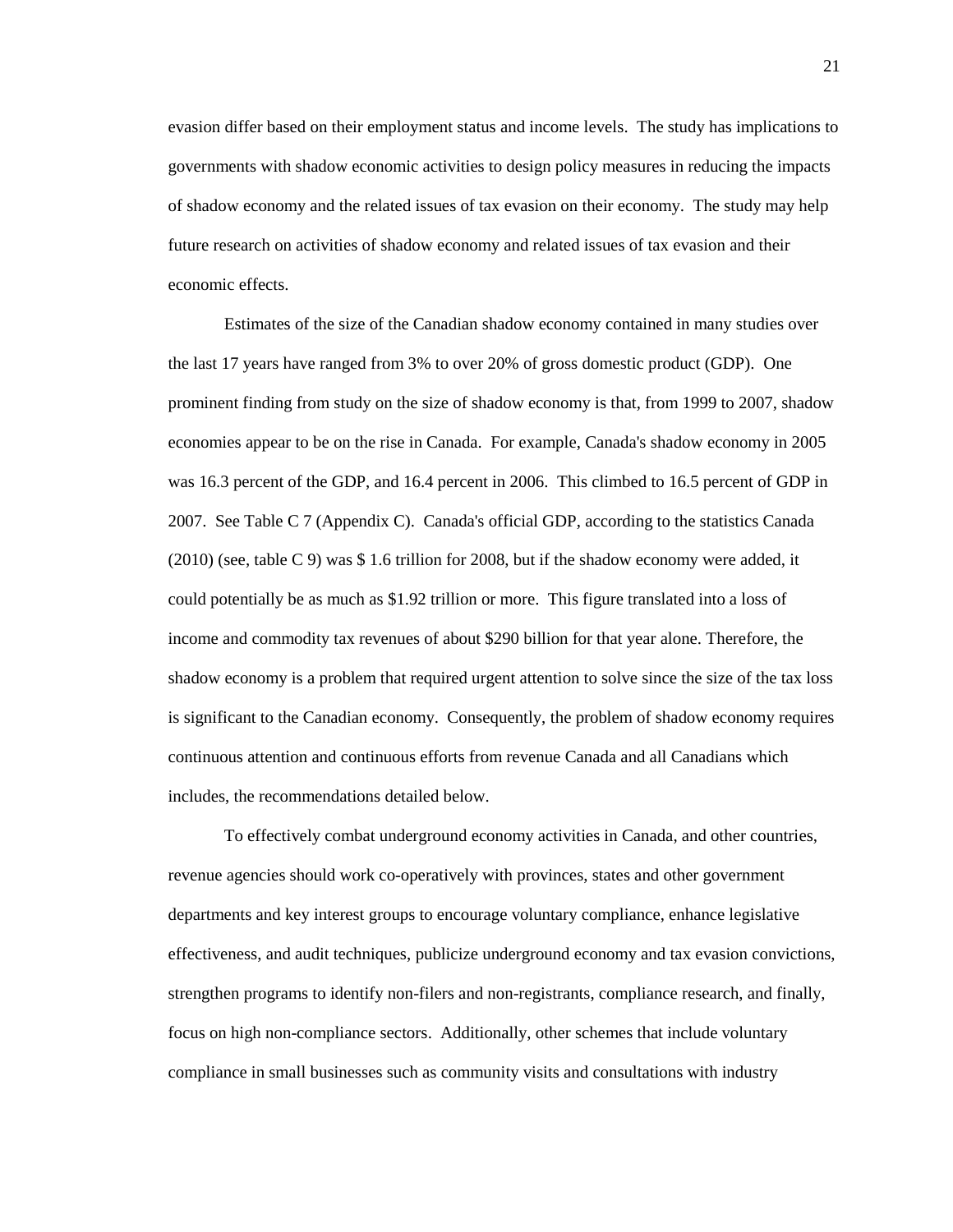associations should be promoted. In addition, revenue departments should improve targeting of audits for the detection and re-examination of unreported income. Efforts also should be initiated to strengthen incentives to deter participation in the shadow economy. In addition, revenue agencies should promote legislation that mandate reporting of all cash transactions. Several countries now have legislation requiring the reporting of cash transactions over a certain amount. Although, Canadian legislation currently requires recording of these transactions by banks, but there is no centralized reporting to an agency mandated to follow up on suspicious transactions in Canada. Creation of such reporting agency will be helpful in combating shadow economic activities and in tracking cash sales, which may result in unreported income for tax purposes.

#### **Conclusion**

Findings in this study have implications outside of Canada as well. Undoubtedly, most policy actions that strengthen economic growth of the official economy will have an effect of encouraging businesses to move out of the shadow economy. The question is whether, in addition to these, there are actions policymakers could pursue whose main purpose would be to frankly influence the size of the underground economy. The following are some of the several types of actions that may be considered by policymakers from many nations in this regard: discourage the use of barter system, encourage dynamic tax system, promote institutional strengthening, initiate better enumeration, promote banking privatization, discourage activities that will promote market exit, nations' tax administration should be decentralized, enhancement of the rule of law, incentives for transformation of shadow economy into formality should be enhanced, and lastly, demand-side public policy approaches to shadow economic activities.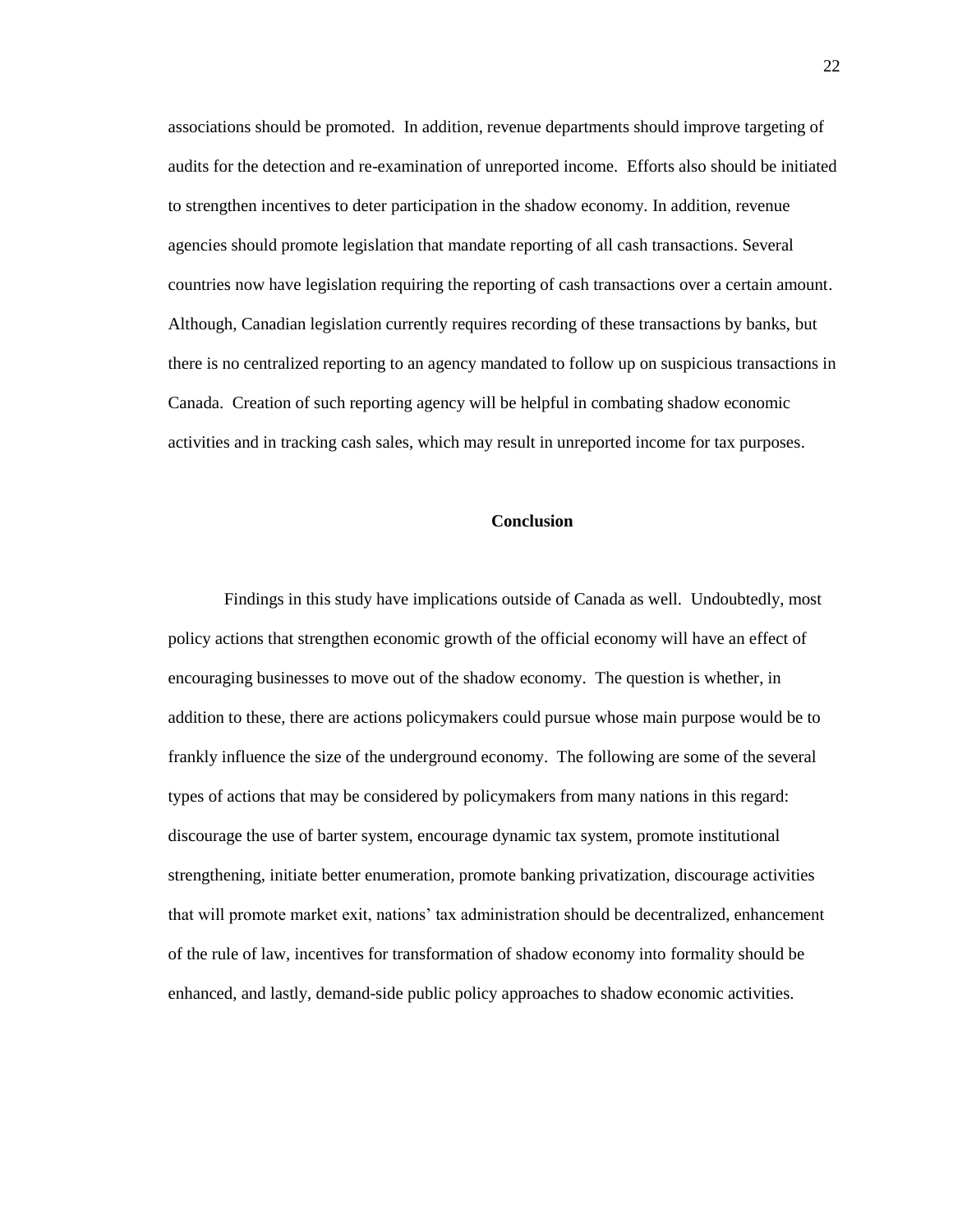## **References**

Aidt, S. T. (2009). Corruption, institutions and economic development. Faculty of Economics, University of Cambridge, CB3 9DD Cambridge, *CSAE Conference 2009 on Economic Development in Africa.* Retrieved from http://www.econ.cam.ac.uk/faculty/aidt/papers/web/OXREP.pdf

- Alexeev, M., & Pyle, W. (2003). A note on measuring the unofficial economy in the former Soviet Republics, Economics of Transition, *11*(1), 1-23. doi:10.1111/1468-0351.00143.
- Amar, N. (2004). Shadow economies: Size, growth and consequences. *Research Bulletin, Sixth Edition.* Retrieved from ProQuest database.
- Belev, B. (2003). The informal economy in the EU accession countries: Size, scope, trends and challenges to the process of EU enlargement, *Center for Study of Democracy*, Sofia.
- Bhattacharyya, D.K. (1999). On the economic rationale of estimating the hidden economy, *The Economic Journal 109* (456), 348–359.
- Breusch, T. (2005). Australia's cash economy: Are the estimates credible? The Australian National University, mimeo.
- Chatterjee, S., Chaudhury, K., & Schneider, F. (2006). The size and development of the Indian shadow economy and a comparison with other 18 Asian countries: An empirical investigation, *Journal of Development Economics, 6*(2), 15-65.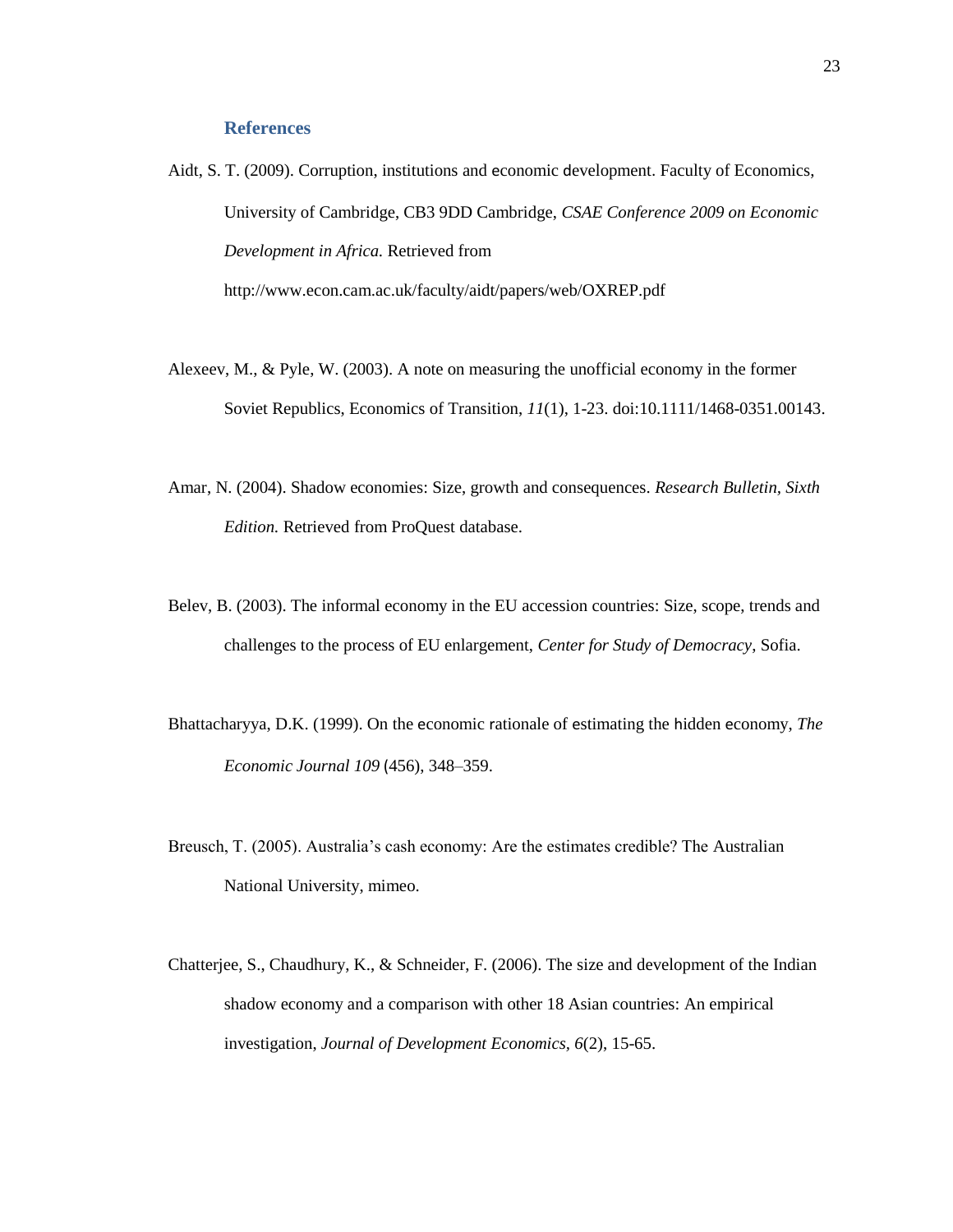- Choi, J. P., & Thum, M. (2005). Corruption and the shadow economy, *International Economic Review*, *46*(3), 817-836. doi**:** 10.1111/j.1468-2354.2005.00347.x
- **Chong, A., & Gradstein, M. (2007).** Inequality and informality. *Journal of Public Economics, 91*(2), 159-179. doi:10.1016/j.jpubeco.2006.08.001
- Cobham, A. (2005). Tax evasion, tax avoidance and development finance. *Queen Elizabeth House, University of Oxford, 129*(4). Retrieved from EBSCOhost database.
- Creswell, J. W. (2009). *Research design: Quantitative, qualitative, and mixed methods approaches*. Thousand Oaks, CA: Sage.
- Cullis, J., Jones, P., & Lewis. A. (2006). Tax Framing, Instrumentality and Individual differences : Are there two different cultures? *Journal of Economic Psychology,* 27(2), 304-320. doi:10.1016/j.joep.2005.07.003
- Dabla‐Norris, E., Gradstein, M., & Inchauste, G. (2008). What causes firms to hide output? The determinants of informality. *Journal of Development Economics, 85*(1), 1‐27. doi:10.1016/j.jdeveco.2006.05.007
- Djankov, S., Ganser, T., McLiesh, C., Ramalho, R., & Shleifer, A. (2008). The effect of corporate taxes on investment and entrepreneurship. Working Paper 13756. Cambridge, Mass. *National Bureau of Economic Research.*
- Dell'Anno, R., & Solomon, O. H. (2008). Shadow economy and unemployment rate in USA: Is there a structural relationship? An empirical analysis. *Applied Economics*, *40*, 2537-2555.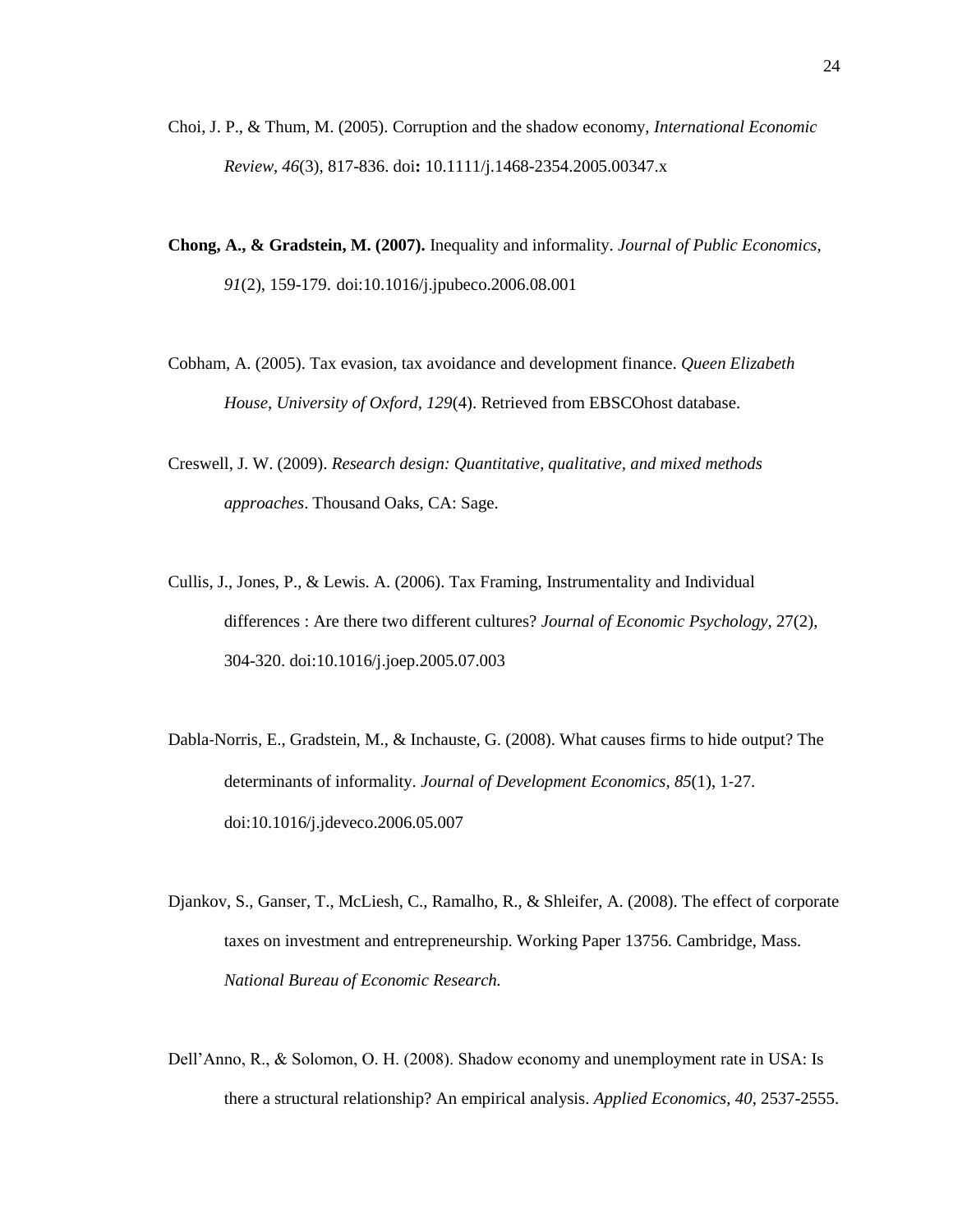- Dell' Anno, R. (2007). The shadow economy in Portugal: An analysis with the MIMIC approach, *Journal of Applied Economics, 10*, 253-277.
- De Soto, H. (1989). *The other path: The invisible revolution in the third worlds*. New York: Harper and Row Publishers.
- De Soto, H. (2005). *The mystery of capital: Why capitalism triumphs in the West and fails everywhere else* (reprint ed.). New York: Basics Books.
- Djankov, S., La Porta, R., Lopez-de-Silanes, F., & Shleifer, A. (2002). The regulation of entry. *Quarterly Journal of Economics, 117*(1), 1–37. doi:10.1162/003355302753399436
- Dreher, A., & Schneider, F. (2006). Corruption and the shadow: An empirical analysis. *Center for Economic Studies and Ifo Institute for Economic Research, CESifo Working paper series 165*.
- Dreher, A., Kotsogiannis, C., & McCorriston, S. (2008). How do institutions affect corruption and the shadow economy? *International Tax and Public Finance, 16*(6), 773-796. doi:10.1007/s10797-008-9089-5
- Eilat, Y., & Zinnes. C. (2004). The shadow economy in transition countries: friends or foes? A policy perspective. *World Development, 30*(7). 1233-1254. York University Library. doi:10.1016/S0305-750X(02)00036-0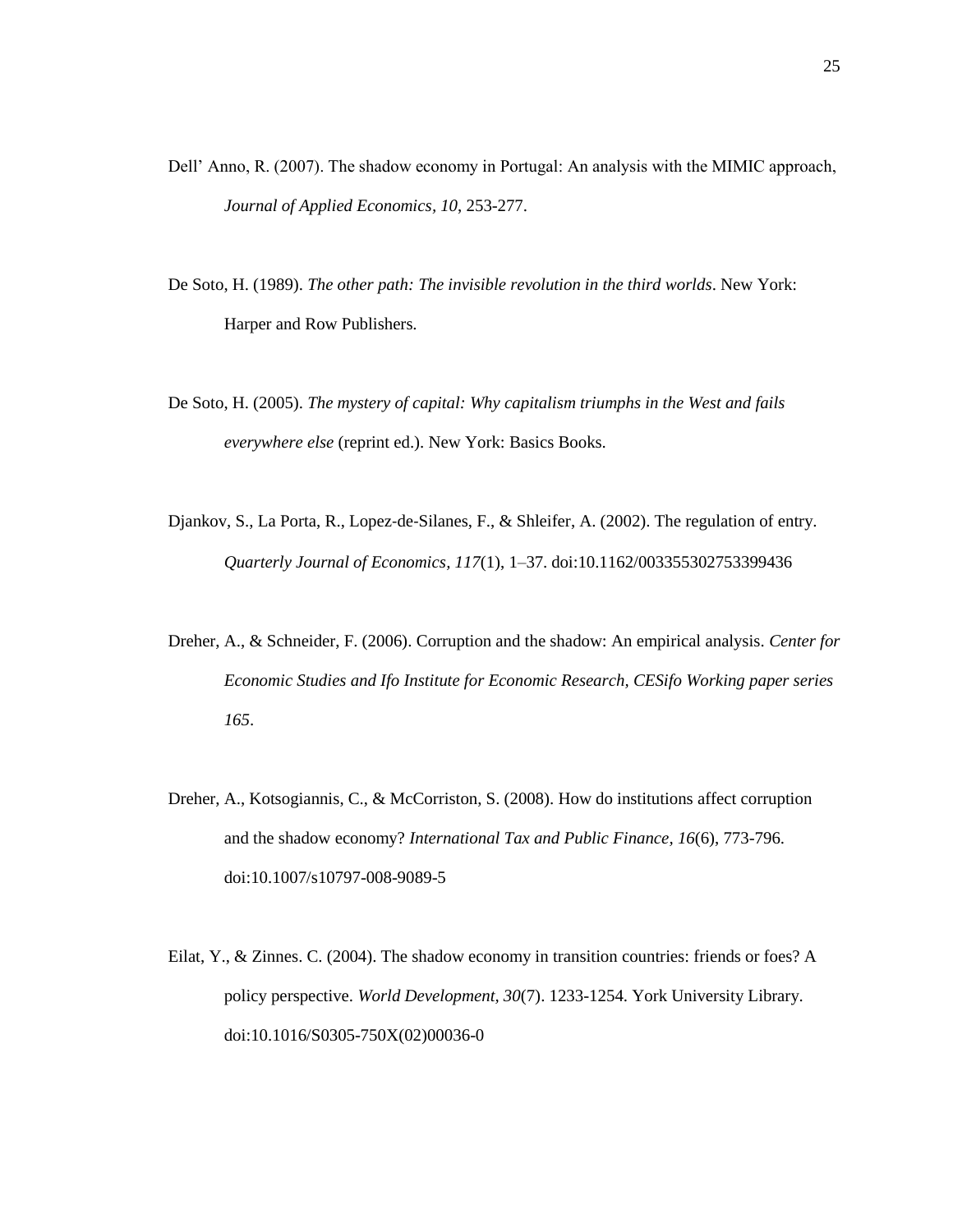- Elijah, O. A., & Uffort, L. (2007). Comparative analysis of the relationship between poverty and underground economy in the highly developed, transition and developing countries. *MPRA Paper 2054.* Retrieved from http://mpra.ub.unimuenchen.de/2054/1/MPRA\_paper\_2054.pdf
- Elkan, W. (2005)**.** The impacts of the informal sector on the effective enforcement of government policies, *Economics of Transition 12*(4), 123-168.
- Enste, D. H. (2009). Regulation and shadow economy: empirical evidence for 25 OECDcountries. *Constitutional Political Economy*. doi: 10.1007/s10602-009-9081-9
- Feige, L. (1989). *The underground economies, tax evasion and information distortion*. Cambridge, New York, Melbourne: Cambridge University.
- Feige, E., & Urban, I. (2008). Measuring underground (unobserved, non- observed, unrecorded) economies in transition countries: Can we trust GDP? *Journal of Comparative Economics, 36,* 248-316. doi:10.1016/j.jce.2008.02.003
- Feld, L., & Schneider, F. (2010). Survey on the shadow economy and undeclared earnings in OECD countries, invited paper written for publication in the *German Economic Review*, Department of Economics, University of Linz, Linz, Austria.
- Fleming, M.H., Roman, J., & Farrel, G. (2000). The shadow economy, *Journal of. International Affairs, 53*(2), 64-89. http://www.turnitin.com/viewGale.asp?r=31.7430286654762&svr=12&lang=en\_us&oid =6114624&key=4a7c1568c55e128d6e0fe09b401675af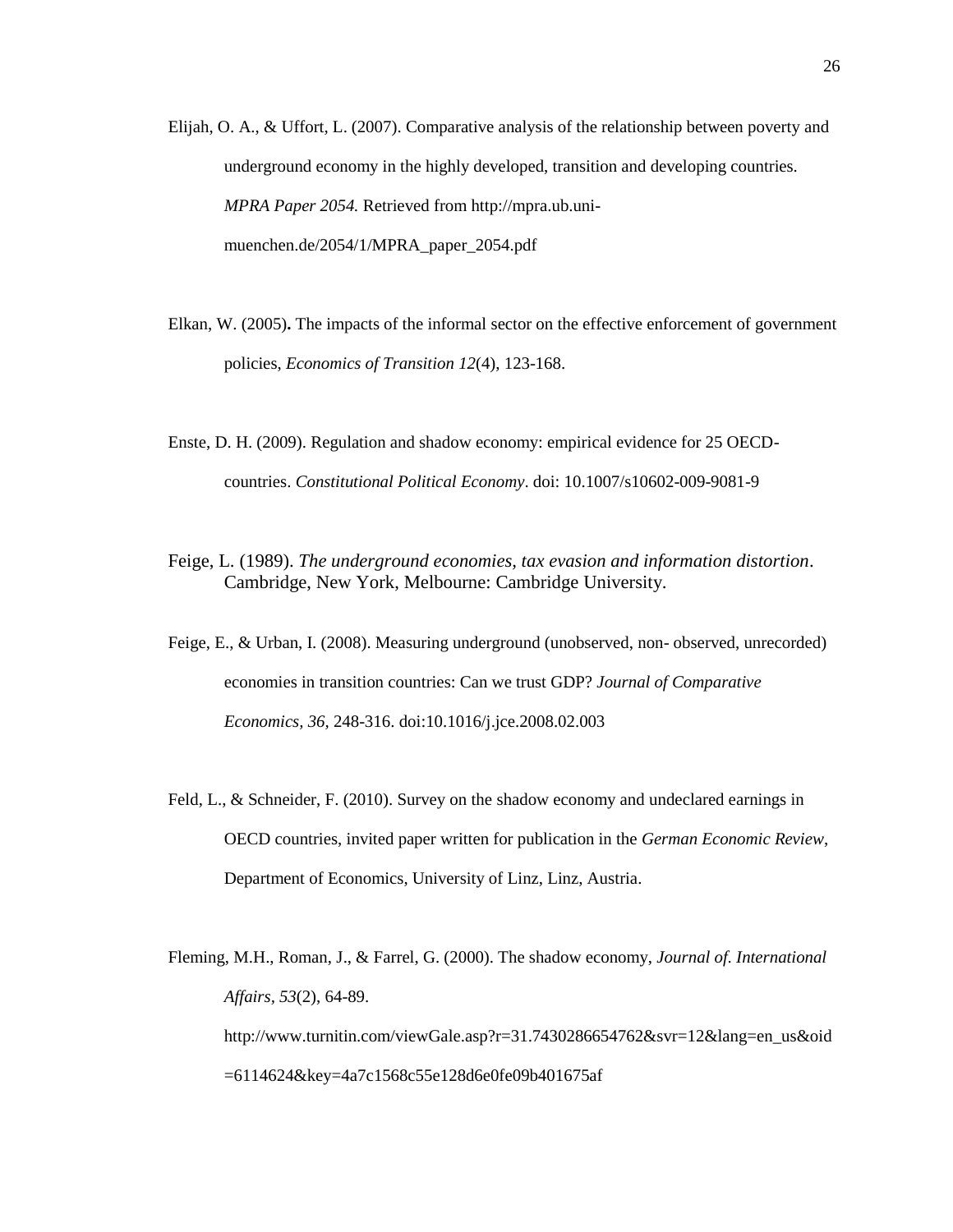**Fugazza, M., and Jean-François, J. (2004).** Labor market institutions, taxation and the underground economy, *Journal of Public Economics, 88*(1), 395-418. doi:10.1016/S0047-2727(02)00079-8

Geertz, C. (1978). The bazaar economy: Information and search in peasant marketing: Papers and proceedings of the ninetieth annual meeting of the American economic association. *The American Economic Review, 68*( 2), 28-32. Retrieved from http://prelim2009.filmbulletin.org/readings/10-Economic\_Sociology/Geertz.pdf

- Gerxhani, K. (2004). The informal sector in developed and less-developed countries: A literature survey. *Public Choice*, *114*(3-4), 295–318.
- Giles D. E.A., & Tedds L. M. (2002). Taxes and the Canadian underground economy. *Canadian Tax paper 106. Canadian Tax Foundation*. Toronto.

Gutmann, P. M. (1977). The subterranean economy. *Financial Analysts Journal, 34*, 24-27.

- Johnson, S., Kaufmann, D., & Zoido-Lobaton, P. (1998). Regulatory discretion and the unofficial economy. *American Economic Review, 88*(2). Available at SSRN:http://ssrn.com/abstract=1116727.
- Kelly, M. (2007). The civic engagement patterns of Pittsburgh's home-based business owners: An exploratory study. *Dissertation Abstracts International*, *63*(11), 615-814.
- Krakowski, M. (2005). Determinants of the informal economy: The importance of regional factors. *Hamburg Institute of International Economics, 2,* 1-30.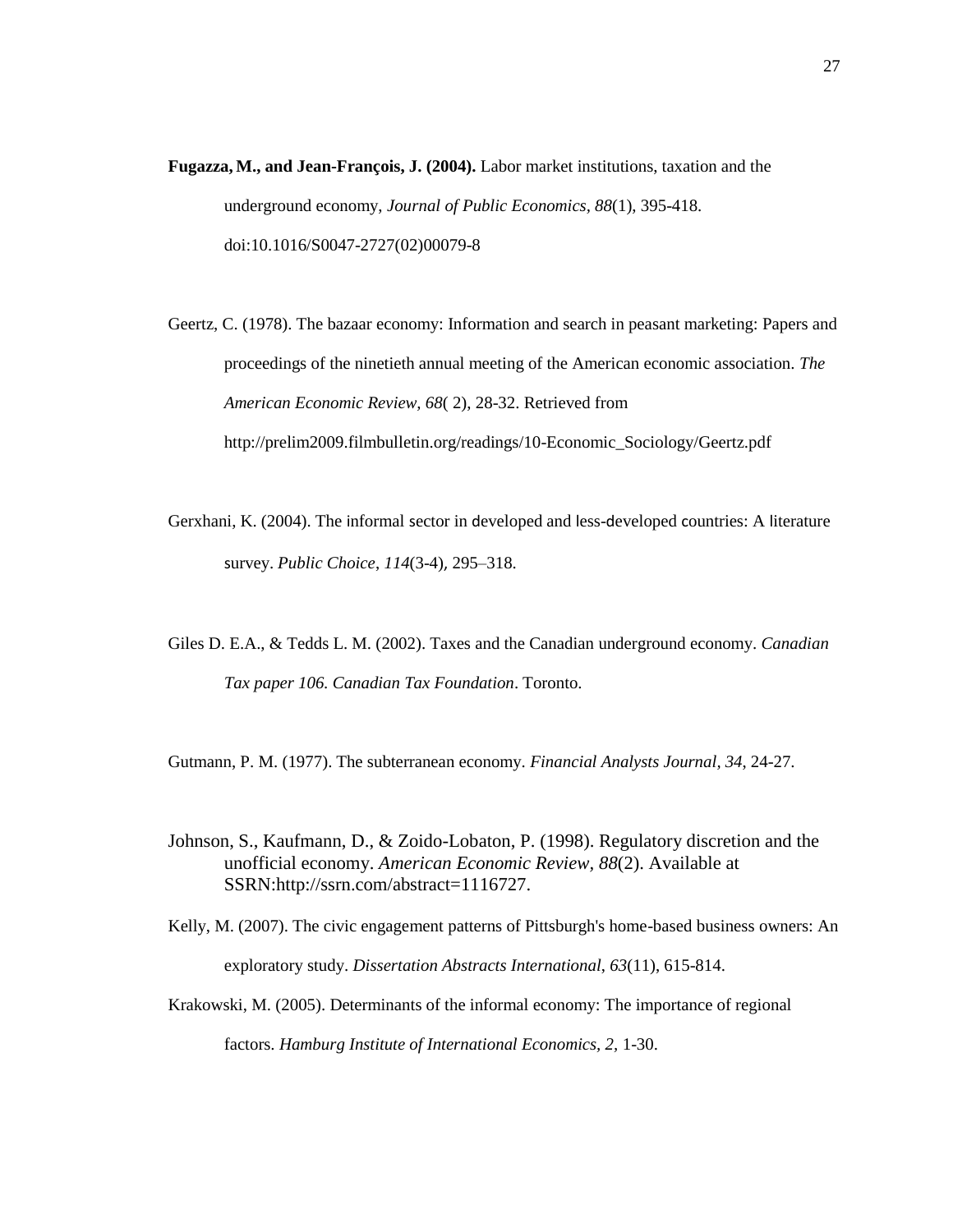- Marcelli, E. A. (2004). Unauthorized Mexican immigration, the labor and other lower-wage informal employment in California. *Regional Studies 38*(1), 1–13.
- McGee, R. W. (2005). The ethics of tax evasion: A survey of international business academics. *International Atlantic Economic Conference*, *New York*. Retrieved from link provided by Professor McGee.
- McGee, R. W. (2009). Lessons for emerging tax regimes: the ethics of tax evasion in the Ukraine, *Odessa National University working paper. Retrieved from*  http://www.afpwebfolio.org/\_files/1459\_101.doc
- McGee, R. W., & Bernal, A. (2006). The ethics of tax evasion: A survey of business students in Poland. Sixth Annual International Business Research Conference, cosponsored by the Coggin college of business, University of North Florida and the school of management, Warsaw University, February, 10-11.
- McGee, R.W., & Bose, S. (2007). The ethics of tax evasion: A comparative study of Australian, New Zealand, and USA Opinion. *International Academy of Business and Public Administration Disciplines (IABPAD), 4*(1), 951-964
- Neuman, W. L. (2006). *Social research methods: Qualitative and quantitative approaches* (6th ed.). Boston, MA: Person Education
- Nikopour, H., Habibullah, M. S., & Schneider, F. (2008). The shadow economy: Kuznets's curve panel data analysis. *MPRA Paper 12956*. Retrieved from ProQuest database.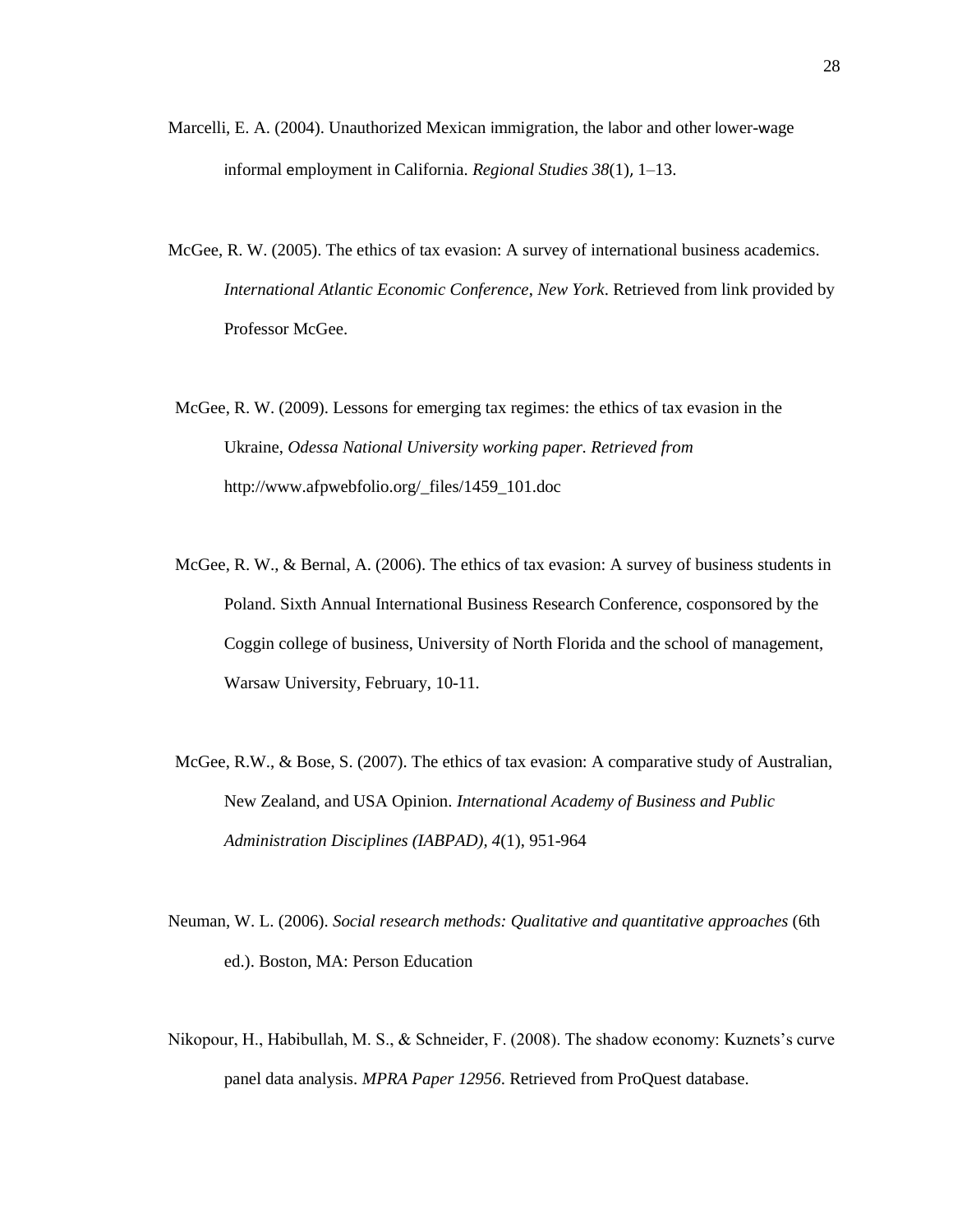Norusis, M. J. (2008). *SPSS 16.0 guide to data analysis*. Upper Saddle River, NJ: Prentice Hall.

Pickhardt, M., & Sarda-Pous, J. (2006). Size and scope of the shadow economy in Germany*,* 

*Applied Economics, 38*(4), 1707-1713.doi: 10.1080/00036840500426868

Rockwool Foundation. (2008). Feasibility study on a direct survey about undeclared work. *The Rockwool Foundation Research Unit, Final Report.*

Schneider, F. (2000). Illegal activities, but still value added ones (?): Size, causes, and measurement of the shadow economies all over the world. CESifo *Working Paper Series No. 305,* 1-48. Retrieved from http://www.cesifogroup.de/pls/guestci/download/CESifo%20Working%20Papers%202000/CESifo %20Working%20Papers%20June%202000/cesifo\_wp305.pdf

Schneider, F. (2005). Shadow economies around the world: What do we really know? *European Journal of Political Economy, 21*(3), 594-658. doi:10.1016/j.ejpoleco.2004.10.002

Schneider, F. (2007). Shadow economies and corruption all over the world: New estimates for 145 countries economics: The Open‐Access, *Open‐Assessment E‐Journal, 9, 1- 66.*

- Schneider, F., Buehn, A., & Montenegro, C. E. (2010). Shadow economies all over the world new estimates for162 countries from 1999 to 2008. *The World Bank Development Research Group, Policy Research Working Paper,* 5356*,* 1-55.
- **Schneider***,* **F***.,* **& Burger***,* **C. (2005).** *Formal and informal labor markets: Challenges and policy in the central and eastern European new EU members and candidate countries,* CESifo Economic Studies, *51*(1), 77-115. doi:10.1093/cesifo/51.1.77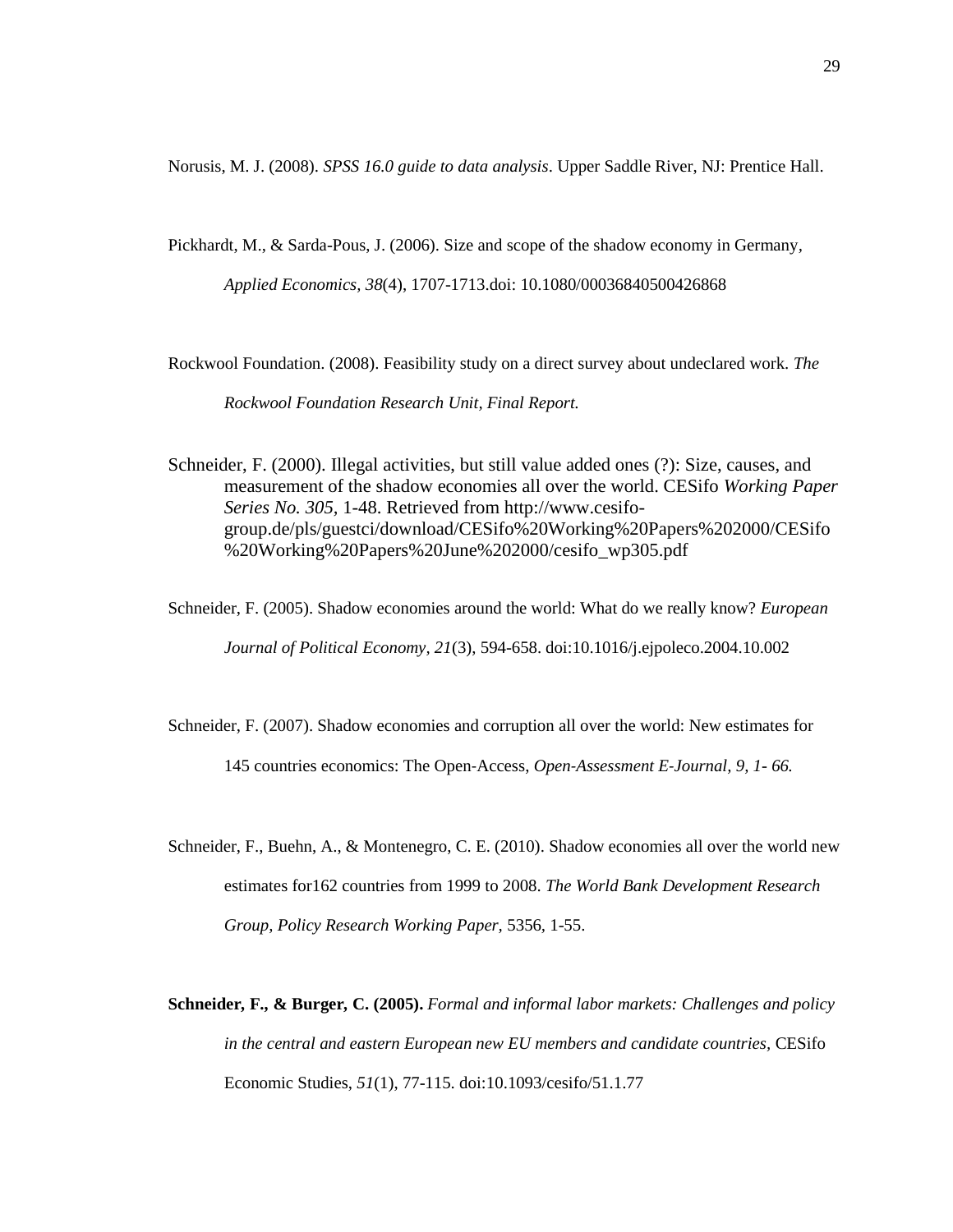- Sikka, P., & Hampton. M. (2005). The role of accountancy firms in tax avoidance: some evidence and issues. *Accounting Forum, 29*(3) 315-869. Retrieved from ProQuest database.
- **Straub, S. (2005).** Informal sector: The credit market channel, *Journal of Development Economics, 78*(2), 299-321. doi:10.1016/j.jdeveco.2004.09.005
- Tanaka, V. (2009). The 'inf*ormal sector' and the political* economy of development*,* Public Choice. *doi:10.1007/s11127-009-9567-z*
- Tedds, L. (2005). The underground economy in Canada, *MPRA Paper 4229*. Retrieved from ProQuest database.
- Torgler, B., & Schneider, F. (2007). The impact of tax morale and institutional quality on the shadow economy*. Centre for Research in Economics, Management and Arts, working paper, 1899.* Retrieved from ProQuest database.
- Torgler, B. (2005). Tax morale and direct democracy, *European Journal of Political Economy, 21*, 525-531. doi:10.1016/j.ejpoleco.2004.08.002
- Trochim, W., & Donnelly, J. (2008). *The research methods knowledge base* (3rd ed.). Mason, OH: Cengage.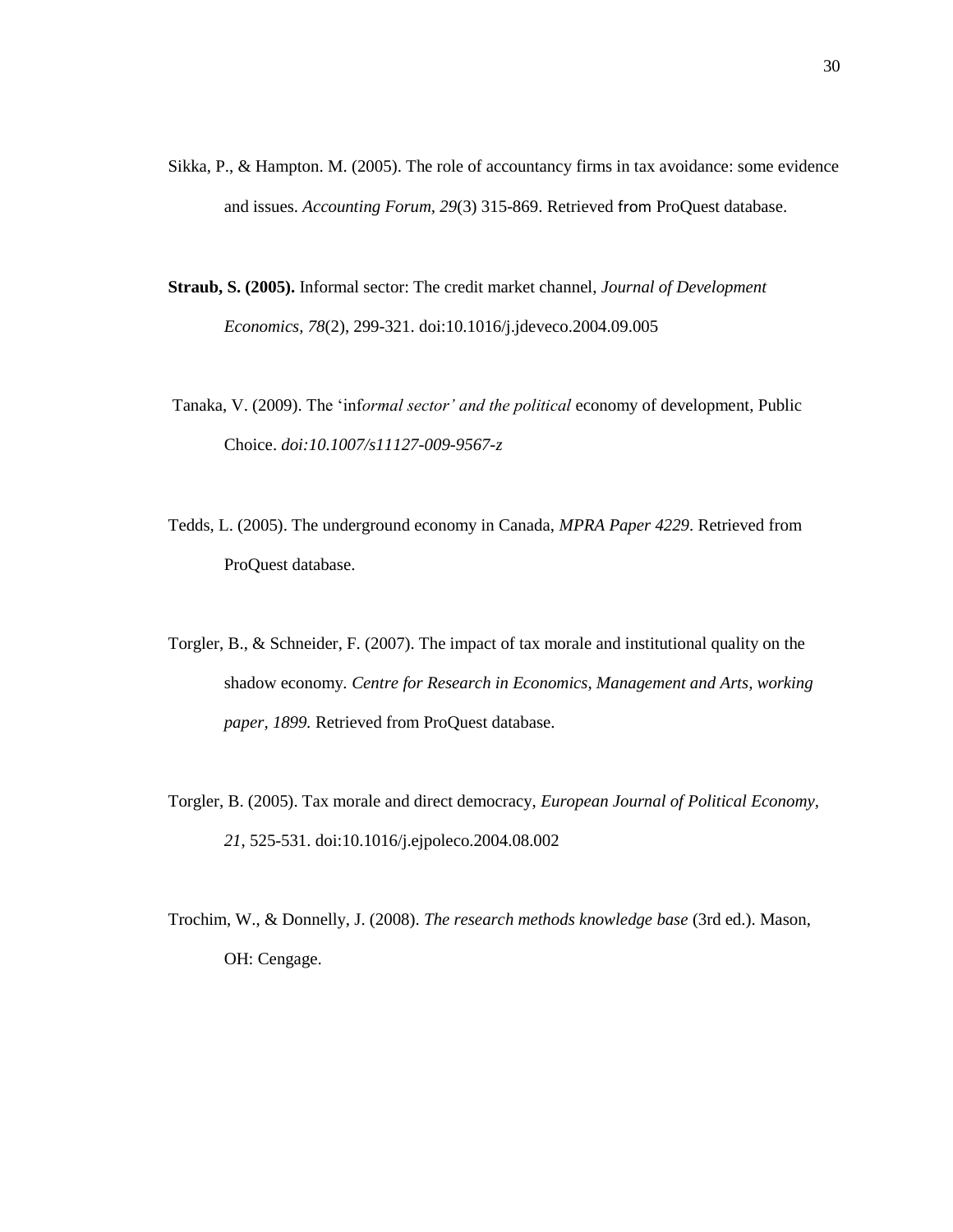- Turkey, B. A. (2005). The impacts of the informal sector on the effective enforcement of competition law and policy: *Informal Sector*: Retrieved from <http://pioneer.netserv.chula.ac.th/~ckieatvi/>,
- Tunyan, B. (2005). The shadow economy of Armenia: Size, causes and consequences. *Armenia International Policy Research*, *5*(2). Retrieved from EBSCOhost database.
- Williams, C. C. (2004). Geographical variations in the nature of undeclared work. *Geographisca Analer, 86*(B3), 187–200.
- Williams, C. C. (2005). Forstering community engagement and tackling undeclared work: The case for an evidence based *joint-up & CloseCurlyQuote*. *Public Policy Approach, Regional Studies, 39*(8), 1145–1155.
- Williams, C. C. (2006). What is to be done about Undeclared Work? Evaluating the Policy Options, Policy and Politics, *34*(1), .91-113.

Zikmund, W. G. (2003). *Business research methods* (7<sup>th</sup> ed.). Thousand Oaks,

CA: Thomson/South-Western.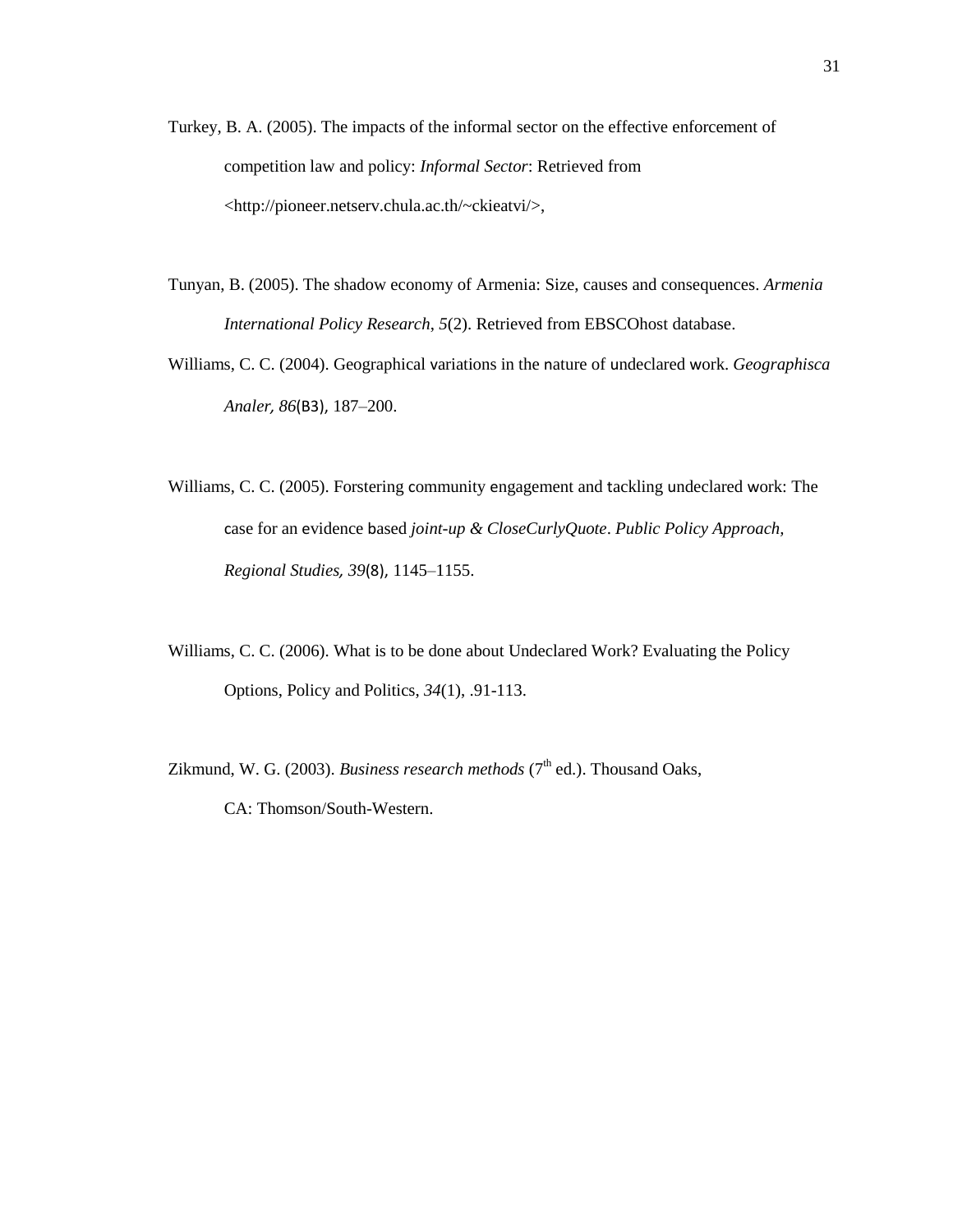## Appendices

#### Appendix 1A

#### **Taxonomy of Types of Shadow Economic Activities**

| Type of<br>activity   | Monetary transactions                                                                                                                                |                                        | Non-monetary transactions                                                                                                  |                                                 |  |
|-----------------------|------------------------------------------------------------------------------------------------------------------------------------------------------|----------------------------------------|----------------------------------------------------------------------------------------------------------------------------|-------------------------------------------------|--|
| Illegal<br>activities | Trade in stolen goods, drug dealing and manufacturing,<br>prostitution, gambling, fraud, etc.                                                        |                                        | Barter of drugs, stolen<br>goods, smuggling, etc.,<br>production or growing of<br>drugs for own use, theft for<br>own use. |                                                 |  |
|                       | Tax evasion                                                                                                                                          | Tax avoidance                          | Tax evasion                                                                                                                | Tax avoidance                                   |  |
| Legal<br>activities   | Unreported income from self-<br>employment, wages, salaries, and<br>assets from unreported work<br>related to official/lawful goods and<br>services. | Employee discounts<br>fringe benefits. | Barter of official/lawful<br>goods and services.                                                                           | All do-it-yourself work and<br>neighborly help. |  |

The structure of the table is taken from Lippert and Walker (1997)

### Appendix 1B

## **World Map View of Shadow Economy**

New technology also allows us to present the informality measurement country-by-country in a

world map view. Countries shown with darker colors in Figure C9 indicate higher levels of informality.

Among them: Azerbaijan, Bolivia, Georgia, Peru, Panama, Tanzania, Nigeria, and Zimbabwe. Countries

shown with lighter colors indicate countries with lower levels of informality. Among them: Austria,

Japan, Luxembourg, Switzerland, the United States, and the United Kingdom. (See, figure below**).**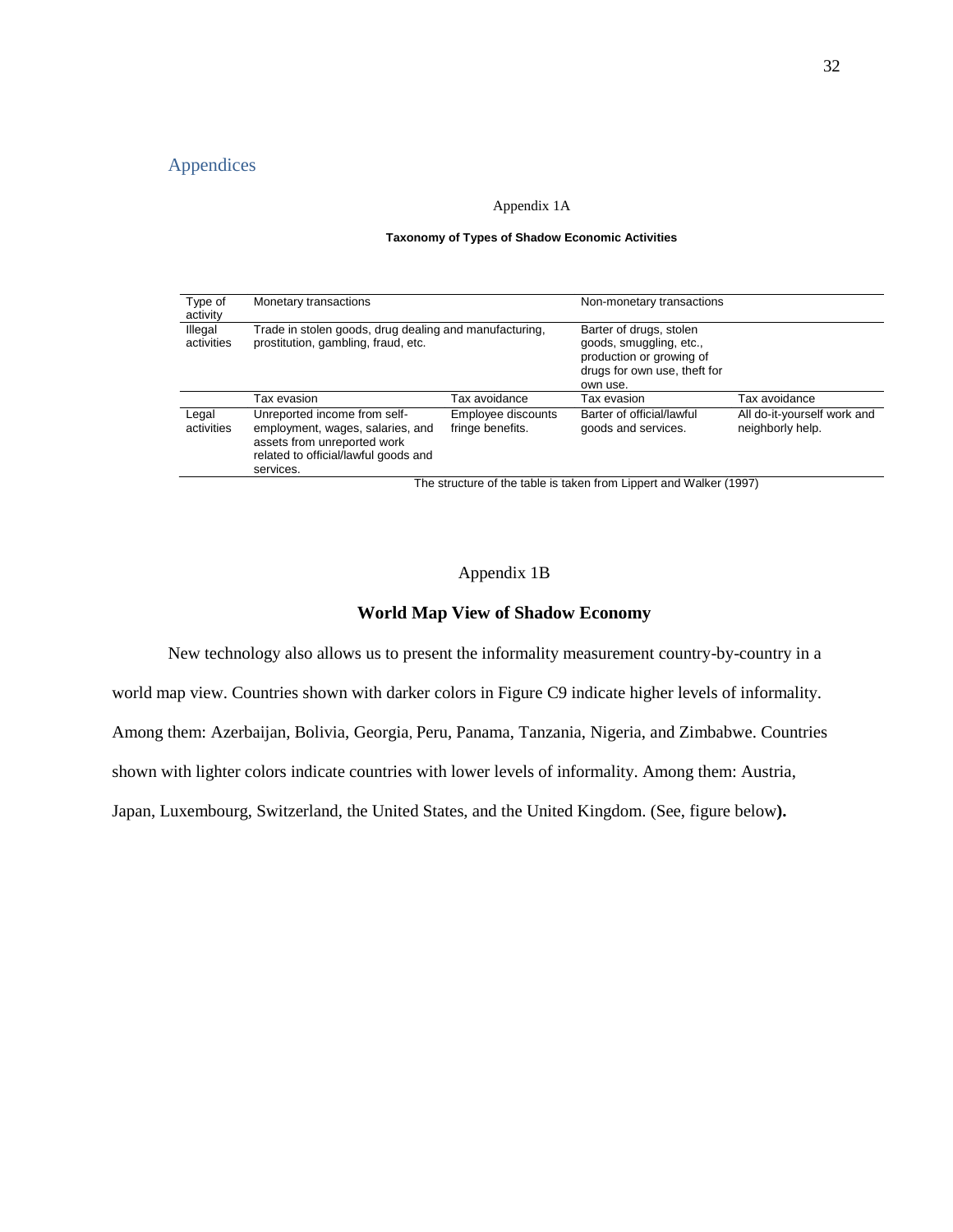

Appendix 2

| <b>Status of Distributed Surveys</b> |     |                 |
|--------------------------------------|-----|-----------------|
| <b>Status</b>                        | N   | Percent $(\% )$ |
| Undeliverable                        | 24  | 7.2%            |
| Not returned                         | 36  | 11%             |
| Returned but Incomplete              | 49  | 14.7%           |
| Returned and complete                | 224 | 67%             |
| Total                                | 333 | 100             |

## *Status of Distributed Surveys*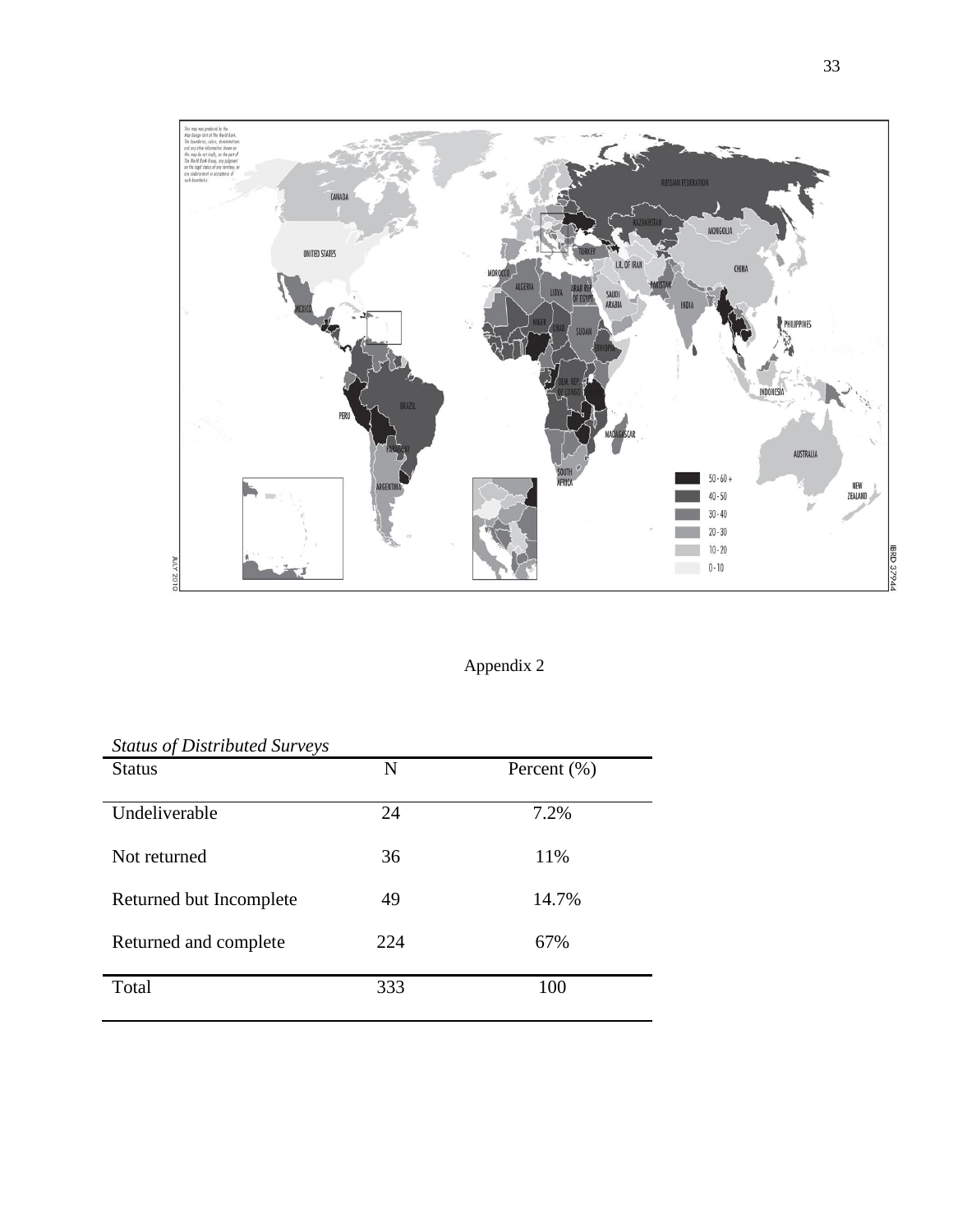## Appendix 3

| Employment<br>status         | N   | M(SD)      | Minimum | Maximum |
|------------------------------|-----|------------|---------|---------|
| Self-employed                | 115 | 4.05(1.91) | 1.00    | 7.00    |
| Employed in a<br>corporation | 90  | 3.05(1.44) | 1.00    | 7.00    |
| Total                        | 205 | 3.61(1.78) | 1.00    | 7.00    |

Perceptions toward Shadow Economy – Mean Scores by Employment Status

## Appendix 4

Perception toward Tax Evasion – Mean Scores by Employment Status

|                              | N   | M(SD)      | Minimum | Maximum |
|------------------------------|-----|------------|---------|---------|
| Self-employed                | 115 | 3.20(1.67) | 1.00    | 6.67    |
| Employed in a<br>corporation | 90  | 2.64(1.64) | 1.00    | 7.00    |
| Total                        | 205 | 2.95(1.67) | 1.00    | 7.00    |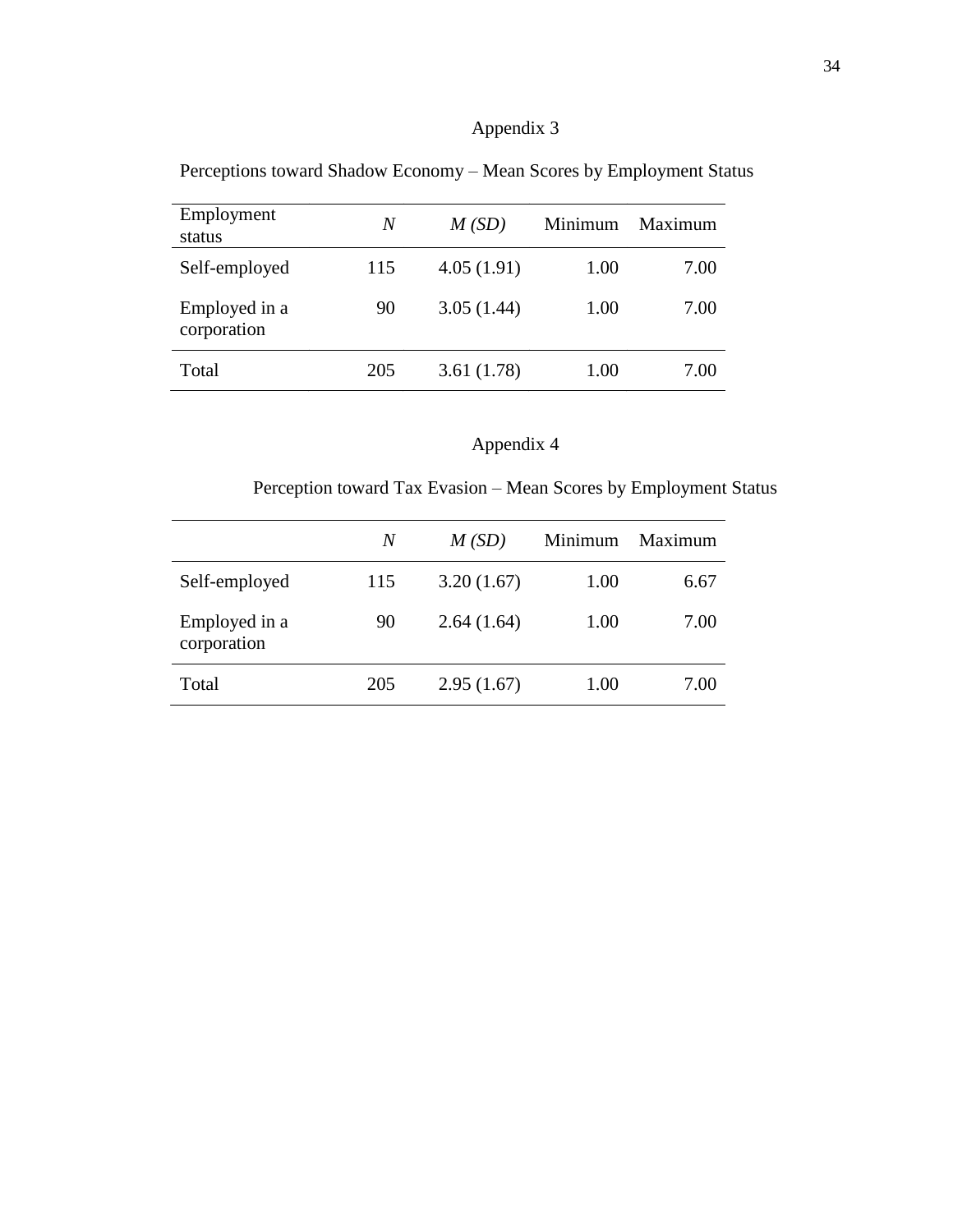|  | Appendix 5 |  |  |
|--|------------|--|--|
|  |            |  |  |

|                             |                         | .,,            |               |               |
|-----------------------------|-------------------------|----------------|---------------|---------------|
| Income group                | 1                       | $\overline{2}$ | 3             | 4             |
| 1. Less than<br>\$35,000    |                         |                |               |               |
| 2. \$35,001 to<br>\$65,000  | $-1.14$<br>$(0.30)$ *** |                |               |               |
| 3. $$65,001$ to<br>\$95,000 | $-1.16(0.35)^{*}$       | $-0.02(0.35)$  |               |               |
| 4. \$95,001 to<br>\$125,000 | $-1.58$<br>$(0.40)$ *** | $-0.44(0.40)$  | $-0.42(0.44)$ |               |
| 5. \$125,001 or<br>more     | $-2.06$<br>$(0.45)$ *** | $-0.92(0.45)*$ | $-0.90(0.48)$ | $-0.48(0.52)$ |

*Perceptions toward Shadow Economy – Mean Differences by Income Level*

 $**p* < .05.$  \*\**\*\*\** $*p* < .001.$